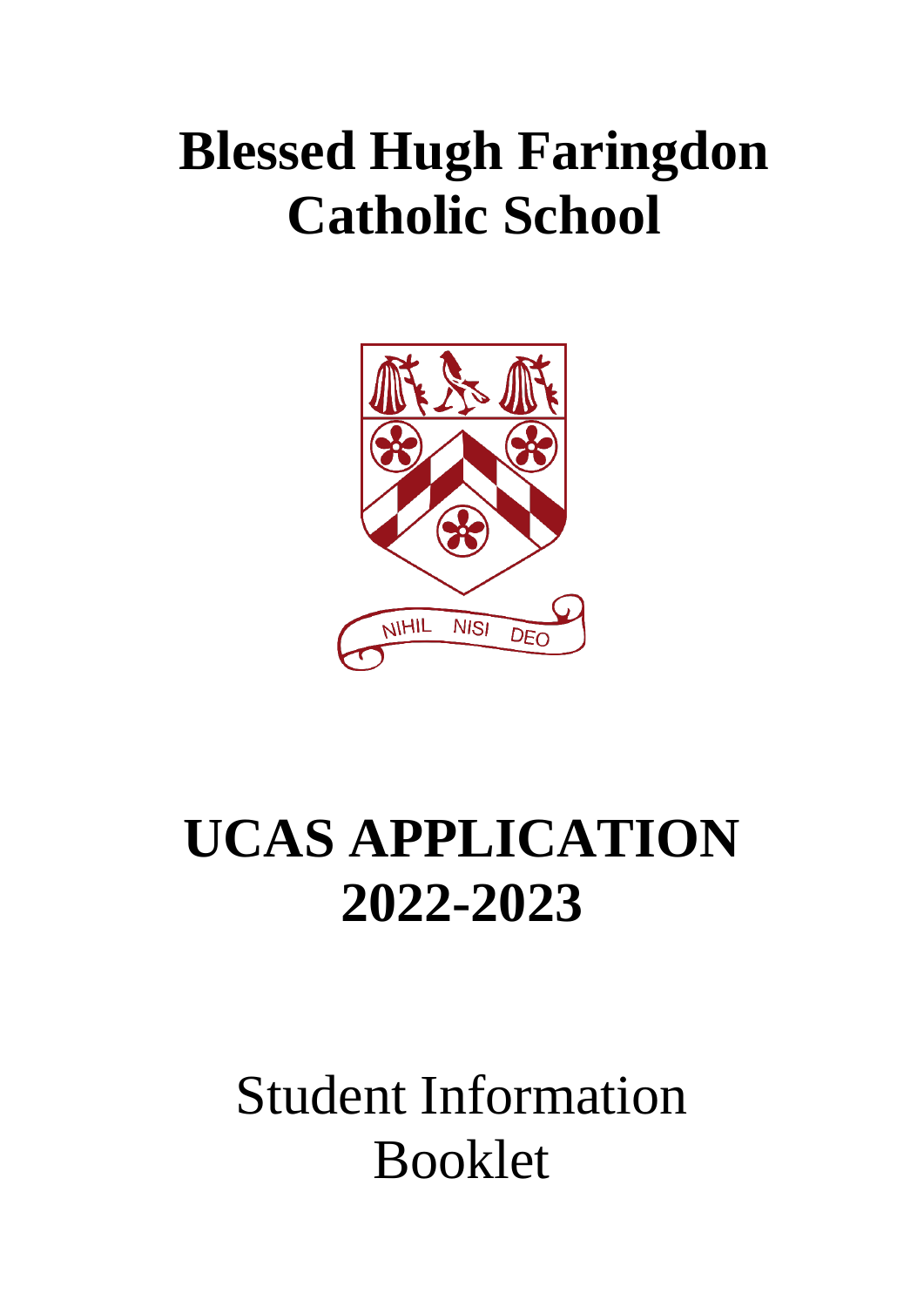### **CONTENTS**

| 1.             | <b>Quick Reference</b>                      | page 2  |
|----------------|---------------------------------------------|---------|
| 2.             | <b>Tariff Points</b>                        | page 3  |
| $\overline{3}$ | What is UCAS?                               | page 4  |
| 4.             | <b>Researching Courses</b>                  | page 5  |
| 5.             | The Personal Statement                      | page 10 |
| 6.             | Completing and Submitting your UCAS form    | page 15 |
| 7.             | <b>Your References and Predicted Grades</b> | page 16 |
| 8.             | <b>Admissions Tests</b>                     | page 17 |
| 9.             | Interviews                                  | page 17 |
| 10             | <b>Conditional and Unconditional Offers</b> | page 18 |
| 11.            | UCAS 'Extra'                                | page 19 |
|                | 12. Making Firm and Insurance choices       | page 19 |
|                | 13. Results Day, Adjustment and Clearing    | page 20 |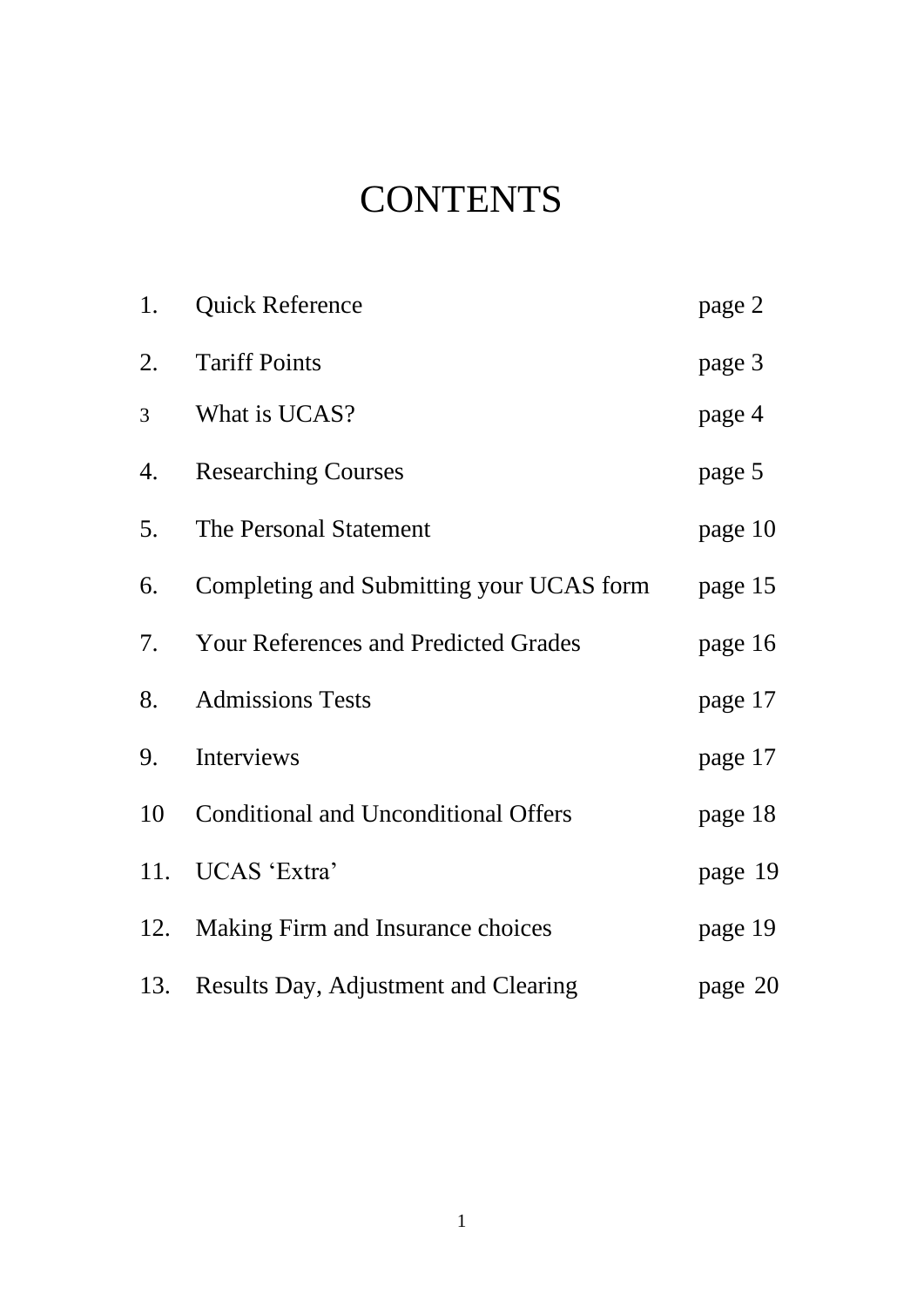#### **QUICK REFERENCE SHEET**

#### **Abbreviations**

UCAS: University and College Admissions Service UMS: Uniform Mark Scale UKCAT: UK Clinical Aptitude Test BMAT: Biomedical science Aptitude Test LNAT: Law National Aptitude Test CF: Conditional Firm offer CI: Conditional Insurance offer UF: Unconditional Firm offer

#### **School Deadline for applications for Medicine, Dentistry, Veterinary Science and Oxbridge:**

Friday 16th September 2022 *(UCAS Deadline for submission 15th October)*

**School Deadline for applications to all other courses:** Saturday 15th October 2022 *(UCAS final deadline is 25th January 2023)*

#### **Maximum number of courses students can apply for on their UCAS form:**  5

#### **Maximum number of medicine courses students can apply for:** 4

The fifth choice on the UCAS form can be used for a related subject e.g. Biomedical Sciences

#### **UCAS Extra**

Runs from March to the end of June. Can be used by students who have:

- $\triangleright$  already made five choices;
- $\triangleright$  received decisions from all these choices; and
- $\triangleright$  either had no offers or declined all the offers you have received.
- $\triangleright$  See Page 19 for further details.

**Admissions tests:** These are used by some institutions for the most competitive courses. They vary from course to course and must be researched and booked by the students. The most common are the UKCAT (UK Clinical Aptitude Test),and the BMAT (Biomedical Science Admissions Test) required by some universities for Medicine or Dentistry; the LNAT for some Law courses and the STEP paper in Mathematics. Oxford and Cambridge use a number of different admissions tests for different courses (requirements can even vary by college). Some are taken at interview at Cambridge, but many need to be sat in school in November of Year 13. **Candidates must register for their required tests themselves, usually by the time they send off their UCAS forms in October of Year 13. Consult the course and college website to check which test may be applicable to you, then see Mrs Ludlow, School Examinations Officer, to register.**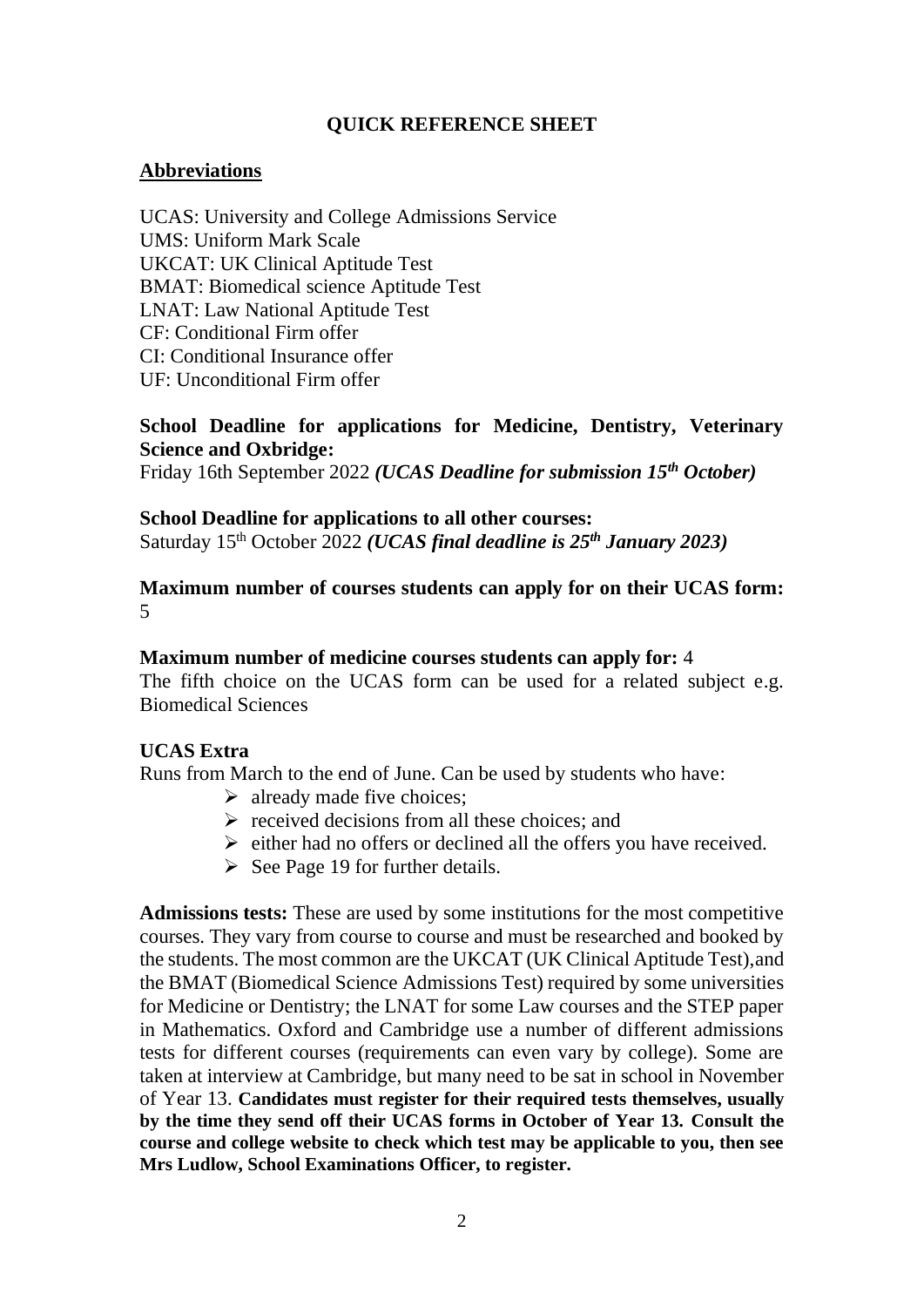### **UCAS Tariff Points**

| <b>Extended</b>         | A level     | <b>Tariff</b>           | <b>BTEC</b>     | <b>BTEC Diploma</b> |
|-------------------------|-------------|-------------------------|-----------------|---------------------|
| Project                 |             | <b>Points</b>           | <b>Extended</b> |                     |
| <b>Qualification</b>    |             |                         | <b>Diploma</b>  |                     |
|                         |             | 168                     | $D^*D^*D^*$     |                     |
|                         |             | 160                     | $D^*D^*D$       |                     |
|                         |             | 152                     | $D^*DD$         |                     |
|                         |             | 144                     | <b>DDD</b>      |                     |
|                         |             | 128                     | <b>DDM</b>      |                     |
|                         |             | 112                     | <b>DMM</b>      | $D^*D^*$            |
|                         |             | 104                     |                 | $D^*D$              |
|                         |             | 96                      | <b>MMM</b>      | DD                  |
|                         |             | 80                      | <b>MMP</b>      | $\mathbf{DM}$       |
|                         |             | 64                      | <b>MPP</b>      | <b>MM</b>           |
|                         | ${\bf A}^*$ | 56                      |                 |                     |
|                         | $\mathbf A$ | 48                      | <b>PPP</b>      | $\bf MP$            |
|                         | $\bf{B}$    | 40                      |                 |                     |
|                         | $\mathbf C$ | 32                      |                 | $\bf PP$            |
| $A^*$                   |             | 28                      |                 |                     |
| $\mathbf A$             | D           | 24                      |                 |                     |
| $\, {\bf B}$            |             | $\overline{20}$         |                 |                     |
| $\overline{\mathbf{C}}$ | ${\bf E}$   | $\overline{16}$         |                 |                     |
| $\mathbf D$             |             | 12                      |                 |                     |
|                         |             | 10                      |                 |                     |
| ${\bf E}$               |             | $\overline{\mathbf{8}}$ |                 |                     |
|                         |             | $\boldsymbol{6}$        |                 |                     |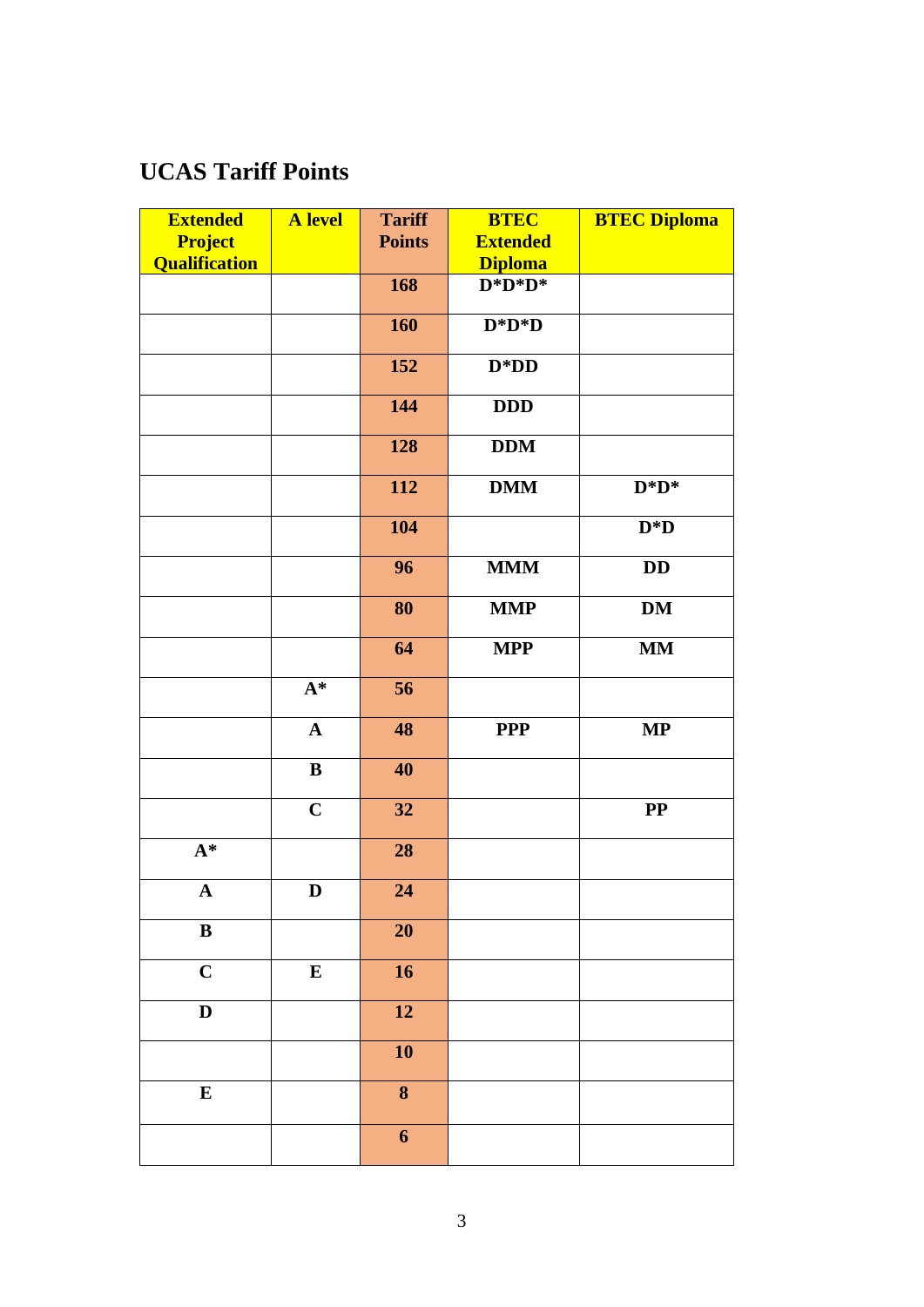#### **1. What is UCAS?**

UCAS is the Universities and College Admission Service. It provides a central application service for full-time undergraduate courses in the UK. UCAS works with over 400 universities and colleges and over 50,000 courses.

This means that if you want to go on to higher education after A Levels, it is highly likely that you will be submitting a UCAS application at the start of your first term in Year 13. Most students who have been through this will tell you that it is a time-consuming process and can be very stressful. That is why you have a range of help and support provided for you and this booklet is just the beginning.

#### What the UCAS process involves

- 1) Choosing relevant courses. They may be all the same subject at different Universities, or variations on a theme. Reflect on your skills and consider which courses might be right for you. Think carefully about where your skills lie and what you would enjoy doing every day for 3 or 4 years.
- 2) Choosing up to 5 universities. Investigate institutions where these courses are available. Find out as much as you can about the course structure and style as each subject varies considerably from institution to institution. Consider your personal needs, look closely at their entry requirements (also admissions policies if you can find them out) and find your 5 best matches!
- 3) Putting together your application You will have to gather information about past examination results and former schools, know your Local Education Authority etc. but writing your personal statement is the most important part of this form. You will work on this with your tutor, Mr Eassom and subject teachers as necessary.

**All of this needs to be completed by 15th October 2022 (16th September for Oxbridge applicants, medics, dentists and vets). The first half-term of Year 13 is extremely busy so you will need to have the first draft of your form done before you leave for the summer holidays at the end of Year 12. At the very latest this should be by the end of the summer break.**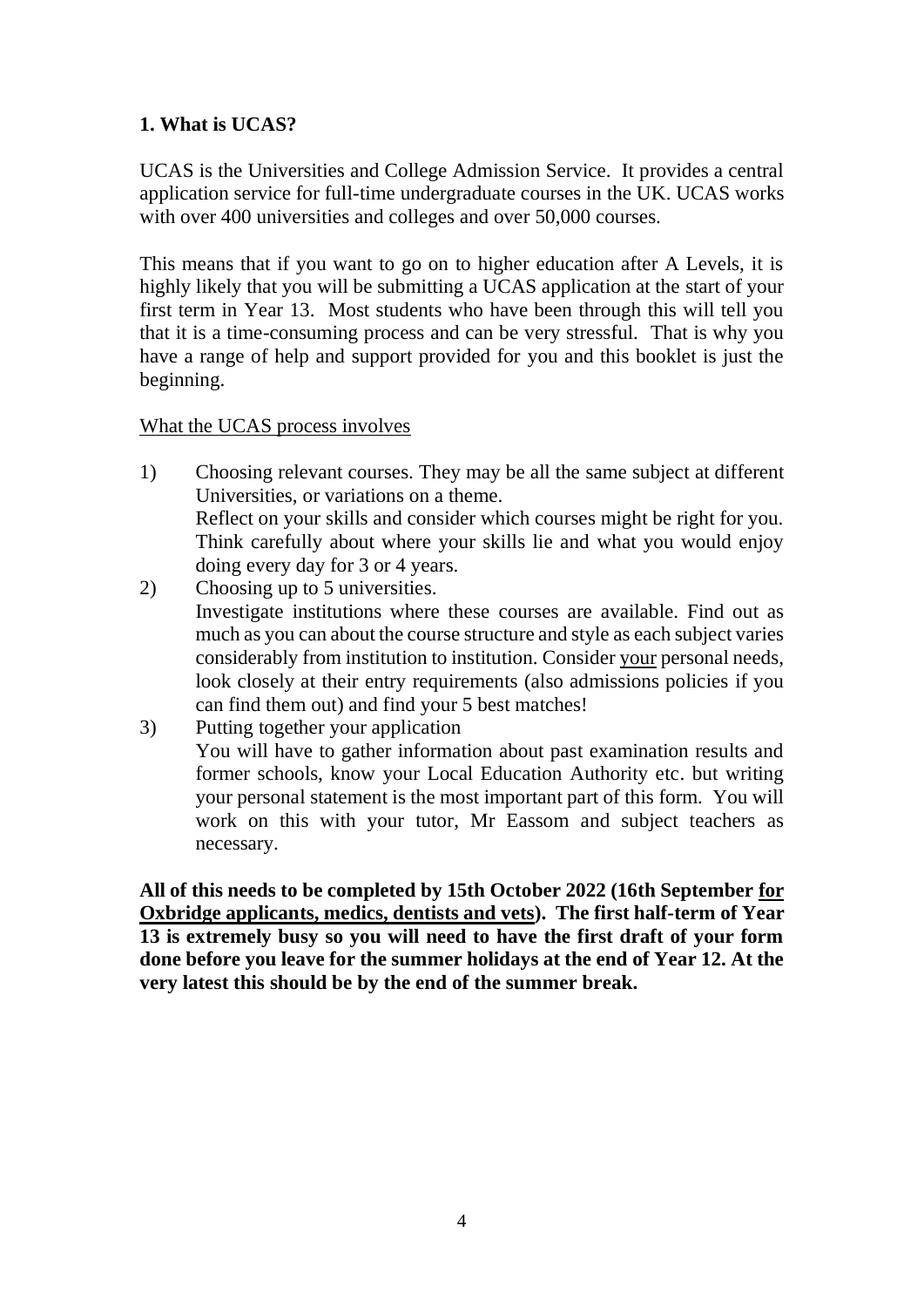#### **2. Researching Choices**

#### **Entry Profiles**

These are found through the 'Course Search' section of the UCAS website. Type in the subject area you are interested in and you will be able to look at entry requirements and course details for all the programmes linked with that subject. This information is particularly useful as it is provided by UCAS, not by the institution, so it is unbiased, unlike prospectuses which are there to 'sell' the university at its best.

#### **HEAPS Guide**

A copy of this book will be kept by Mr Eassom and Ms Jordan for reference. It is a concise listing of all courses available for your year of entry and what qualifications you need to get a place on them. You can also find this guide online. (This book is normally available in May each year.)

#### **Useful websites**

The Times and The Guardian newspapers both publish online university league tables which can be defined by subject. (The Times website requires a subscription)

#### **[Discover Uni and Unistats -](https://www.officeforstudents.org.uk/advice-and-guidance/student-information-and-data/discover-uni-and-unistats/) Office for Students**

Includes official data on each university and college's satisfaction scores in the National Student Survey, jobs and salaries after study and other key information for prospective students.

#### **[Top UK University League Tables and Rankings 2021 -](https://www.thecompleteuniversityguide.co.uk/league-tables/rankings) Complete University [Guide \(thecompleteuniversityguide.co.uk\)](https://www.thecompleteuniversityguide.co.uk/league-tables/rankings)**

Or create a unique table based on your own requirements.

#### **[The Student Room](https://www.thestudentroom.co.uk/)**

An online discussion forum for Secondary School, Sixth Form and university students.

#### **Please note: Study room B11 normally has useful up to date published lists of the top Universities including by Social Inclusion.**

#### **Twitter.**

Not just for 'social' networking! If you have a Twitter account, you should be following @ucas\_online, Student Finance @SF\_England the universities or departments you are interested in (some admissions offices have their own Twitter feed to keep applicants up to date with the process).

You should also follow course-specific and current affairs accounts to keep up with the latest developments and debates. For example: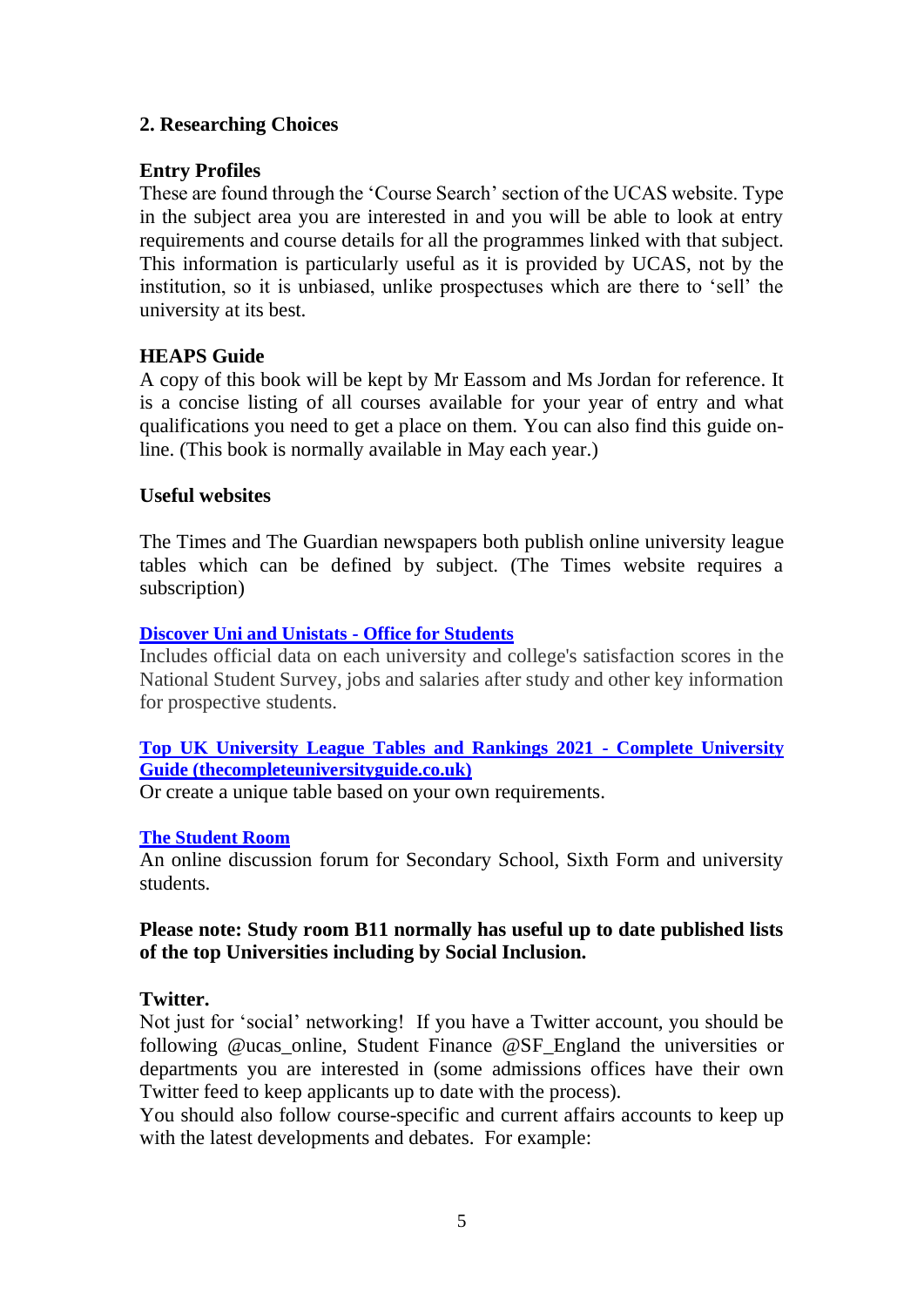| News,           | @BBCBreaking        |
|-----------------|---------------------|
| analysis,       | @jonsnowC4          |
| current affairs | @BBCRadio4          |
| <b>Business</b> | @FinancialTimes     |
|                 | @TheEconomist       |
| Languages       | @lemondefr          |
|                 | @el_pais            |
|                 | @SPIEGEL_Netz       |
| Politics        | @Number10gov        |
|                 | @UKParliament       |
| Law             | @cpsuk              |
|                 | @ukSupremeCourt     |
| Technology      | @TechCrunch         |
|                 | @wired              |
| Science         | @newscientist       |
|                 | @NatGeo             |
|                 | @bbcscitech         |
|                 | @ProfBrianCox       |
| Poetry and      | @GuardianBooks      |
| Literature      | @The TelegraphBooks |
|                 | @The RSC            |

This is just a selection, there are many more!

#### **Prospectuses**

These are still useful as they provide a picture of the university as a whole and go into more depth than Entry Profiles. You can find a large selection of them in the study room B11 and the latest editions are normally issued early in March.

#### **Family, friends, professionals.**

It's always worth getting an insider's perspective on universities and courses so talk to older friends, siblings and other family members to find out what their experiences were like. What did they do before applying? With the benefit of hindsight, would they do anything differently if they had to go through it again? If you already have an idea of what career path you would like to follow, make sure you talk to people in that profession and find if any courses are essential/desirable.

#### **Soul search**

It is essential that your chosen course appeals to you as you will spend most of the next three or four years working on it. Doing a degree as a means to an end does not always lead to a successful career. If you love the idea of being a lawyer but the law degree looks extremely dull, it is unlikely you will suddenly start enjoying legal work on graduation!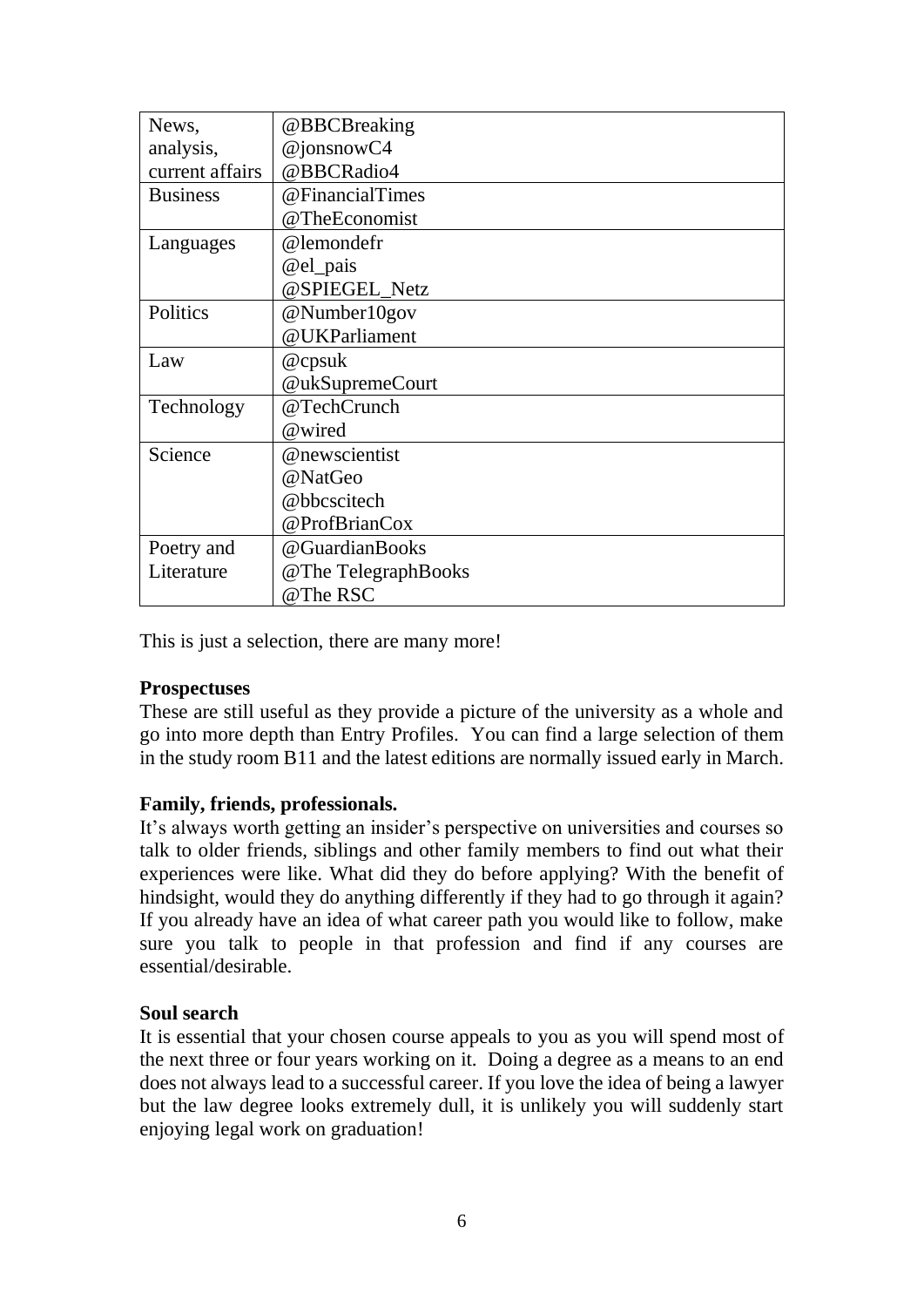#### **Open Days**

Attending university and college Open Days is a great way to get a feel for the place. It's very difficult, if not impossible, for students to make their minds up about somewhere just from reading a prospectus or visiting a website.

Most Open Days take place during term-time, so it is essential you choose visits carefully and seek permission to attend from Ms Jordan or Mr Eassom. It is worth knowing that a lot of universities do now offer some Open Days at the weekend. During your visit, you should also be shown around various parts of the university or college, such as the student union, library, accommodation areas and the department in which you might end up studying. There might be opportunities to meet some of your potential tutors and chat with students currently on the courses in which you are interested.

Most students agree that Open Days have enabled them to make an instinctive decision – the place may or may not feel right. Making the effort to explore a university or college in this way should prevent you applying to go to somewhere just because it "looks nice" in a prospectus or on a website. If you don't explore beforehand, you risk feeling disappointed when turning up to start your course, only to find that it's not what you expected.

Each year, UCAS publish a *University and College Open Days* booklet, which also has details of taster courses and education conventions. A copy is available in the school library.

#### **Open Day Policy**

**We encourage you to attend universities you are seriously considering but it is obviously important to take as few days off as possible in Year 13. Please consider your Open Day choices carefully and remember that most universities now have Open Day events on Saturdays.**

**NB. Later in the year when students receive offers, it is increasingly common for these to come with an invitation to visit which is not an interview. In some cases it is worth the student taking up this invitation but it should be remembered that universities are keen for visitors so they get as many 'firm' acceptances as possible. If an offer has been made it is not retractable and the student is not obliged to go and take valuable time off school.**

#### **Your Long List – this must be finalised by the end of Year 12**

When you start researching, you may have 2 or 3 different courses you are interested in. If they are wildly different (e.g. Medicine, Fine Art and Human Resource Management) you need to have a serious re-think. However, it is fairly common for students to be deciding between English and History, Economics and Law or Biochemistry and Life Sciences. Remember that combination courses, for example English with French, have fewer applicants than, for example, straight English, and that means higher acceptance rates. If you are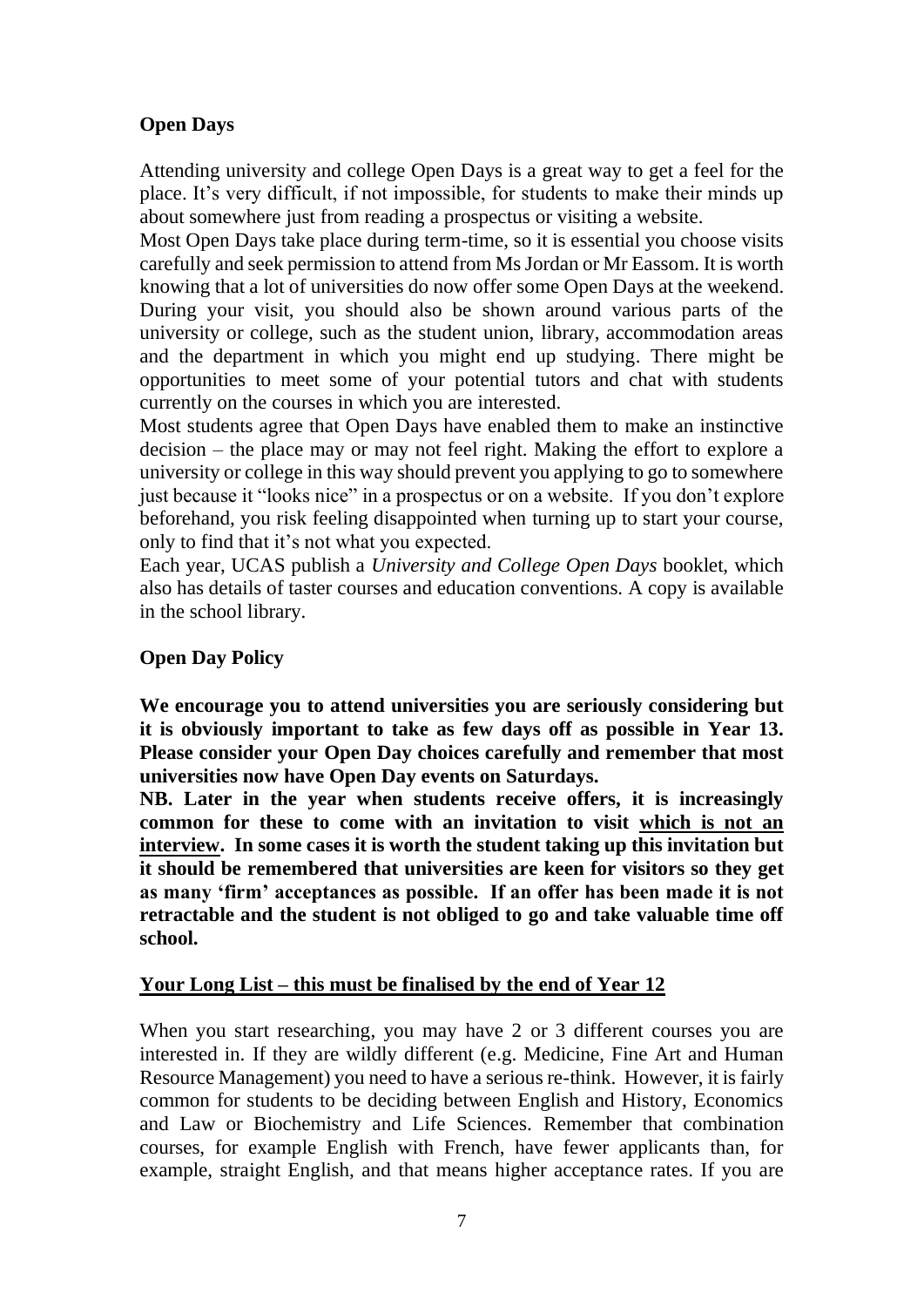really struggling with the decision, find out what modules are studied in the first year of each course at your chosen universities (it will vary from institution to institution) and ask yourself what you would rather spend all day doing.

#### **Your Short List – This can be finalised when you return in September of Year 13.**

This is the tricky bit so discuss it thoroughly with your Tutor, Mr Eassom, Ms Jordan or subject leaders. You have five choices which are entered on the form in alphabetical order so you do not have to show any preference at this stage. However, you should have a clear idea of how your chances of success vary at each institution. After considering entry requirements, your current grades, your predicted grades (see page 12) and other factors to take into account (e.g. Does this university prioritise certain applicants, including lowering the grades requirement? Is my chosen course oversubscribed here? Will an interview be required here and will that improve/damage my chances?) you should feel that you have:

- **TWO** fairly secure choices and
- no more than **TWO** choices where you could be taking a risk.

This next piece of advice sounds obvious but *more people than you think end up at their 'back-up' university* so **DON'T WASTE CHOICES ON PLACES YOU DON'T WANT TO GO TO.**

Every one of the five should be a course and an institution where you would be happy to spend the next three or more years.

**NB Students applying for Medicine, Dentistry or Veterinary Sciences may only choose FOUR such courses. Your fifth choice must be an alternative e.g. Biomedical Sciences.**

#### **Other Factors to Consider**

**Going to university or college is a big commitment. Whilst you must always ensure that the guidelines above are followed so that the course is right for you, there are other important factors that you should put in the mix, which will have different influences for each person applying.**

- **How far will you have to travel backwards and forwards? Car/train etc.**
- **Do you want to be near to or far from home and family?**
- **Do you really want to study there for the next three, four or five years?**
- **Does the course have exams, coursework, or both?**
- **What's the difference between a lecture and a seminar?**
- **Living costs in that area. Where is the accommodation related to the campus?**
- **Is it a City or Uni campus?**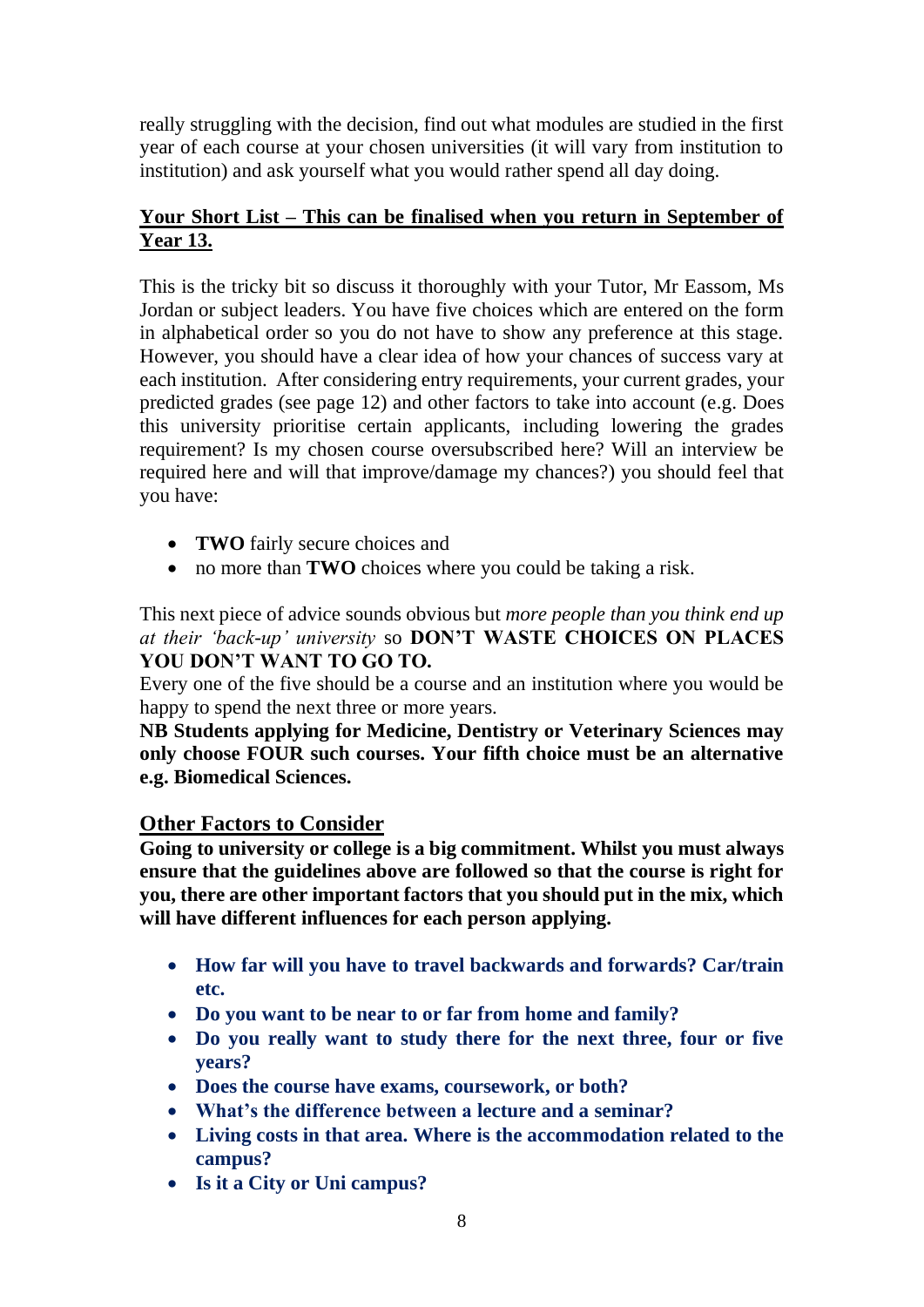- **Facilities in the Uni and City/Town that attract you – sports, drama, social, societies etc**
- **Accommodation type and costs. Some student halls can be paid for the whole year and others just for term times.**
- **Have you been to an open day or taken a virtual tour?**

#### **Things to check when sorting out accommodation**

- 1. **When does the tenancy start and end?** If it does not include the holiday periods, is this negotiable, or can you make alternative arrangements?
- 2. **When are the rental payment dates?** Can you meet them? Check them against the dates when you will receive student loan payments. Are the dates negotiable if they don't align?
- 3. **Are you able to budget to pay your rent?** Have you investigated where you can get financial advice on campus? Check student support services, who will be happy to point you in the right direction.
- 4. **Do you need a guarantor?** If you don't have anyone you can ask, [speak to](https://www.ucas.com/undergraduate/student-life/getting-student-support/support-universities-and-colleges)  [student services](https://www.ucas.com/undergraduate/student-life/getting-student-support/support-universities-and-colleges) to see if they can help. Some universities and colleges can act as guarantors, or help you bypass this requirement.
- *5.* **Do you need a deposit?** If finding a lump sum to pay in advance proves difficult, speak to your university or college. Again, some can bypass this requirement, or they may be able to help you through their [hardship funds or a](https://www.ucas.com/finance/additional-funding/financial-support-students-not-supported-their-family-estranged)  [bursary.](https://www.ucas.com/finance/additional-funding/financial-support-students-not-supported-their-family-estranged) *PLEASE NOTE THAT IT IS NOT UNCOMMON FOR UNIVERSITIES TO ASK FOR THE DEPOSIT WITHIN A WEEK OF YOU RECEIVING YOUR OFFER ON RESULTS DAY AND BEFORE YOU MAY HAVE SECURED YOUR LOAN.*

If you are feeling pressurised into taking expensive accommodation, seek advice from student support or the students' union before you make a decision you might regret later on. They will be able to offer advice and can provide a list of alternative accommodation that may be cheaper.

The students' union can help you look through accommodation contracts before you sign them. Once you've signed, you are legally responsible for the full tenancy under the terms agreed, so you must make sure it is the right option for you.

#### **Accommodation over holiday periods**

Most universities provide year-round accommodation for estranged students. Some may even be able to bypass or adjust any deposit requirements, or act as a guarantor for private accommodation. Student services can offer more information about what's available at your university or college – it's a good idea to contact them before you apply to find out more.

Bursaries and funding are often available to help estranged students pay for additional accommodation costs incurred during holiday periods, or for those taking work placements – [find out more.](https://www.ucas.com/finance/additional-funding/financial-support-students-not-supported-their-family-estranged)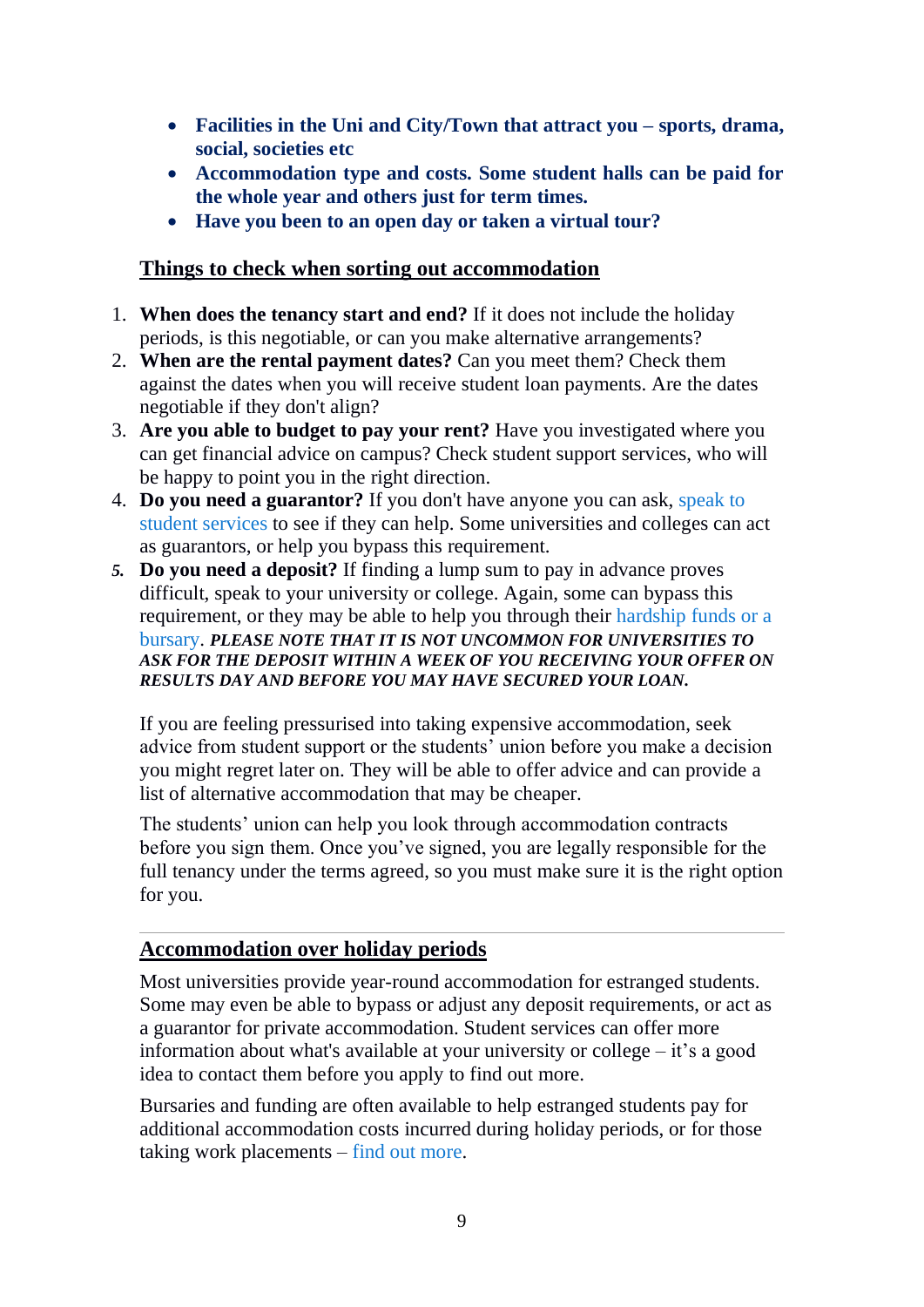**(***Whilst these are all important considerations, you will not physically need to act on the financial aspects such as applying for student loans until you have had your offers and you have accepted your Firm and Insurance options. Mr Eassom and Ms Jordan are always on hand to discuss this part of the process)*

#### **3. The Personal Statement**

**There will be various examples and guides to be found on-line regarding how to write your statement. There is NOT a be all and end all version so please consider that when drafting yours. The one relating to Oxford/ Cambridge and for Medicine/Veterinary purposes will need to be quite specific and exact and would need consultation with Ms Jordan particularly.** 

*Mr Eassom has produced his own guidelines, copies of which will have been given to you, along with excellent examples of the same produced by UCAS themselves and one from Reading University. Please see Mr Eassom if you haven't got these.*

In simple terms you should make several drafts and when initially happy with what you have produced, then discuss with your tutor. If you feel there is something very specific related to the course you are applying for, then feel free to talk to your subject teacher to see if they can offer advice accordingly. This is your chance to show the University Admissions officer your strengths, personality and interests. This statement is increasingly important as pressure for places mounts and interviews are rarely held for many subjects other than some specific ones where this is an important part of the selection process, such as with Medicine and Veterinary practices. Please ensure that you liaise with Mr Eassom to agree the final version of your statement before putting into your application.

| A good personal statement                                                                                                                                                                                                                                                                                                                                               | A bad personal statement                                                                                                                                                                                                                                                                                                                         |
|-------------------------------------------------------------------------------------------------------------------------------------------------------------------------------------------------------------------------------------------------------------------------------------------------------------------------------------------------------------------------|--------------------------------------------------------------------------------------------------------------------------------------------------------------------------------------------------------------------------------------------------------------------------------------------------------------------------------------------------|
| $\checkmark$ shows that the applicant has<br>researched the course well and<br>has good subject knowledge<br>$\checkmark$ is written in the applicant's<br>own voice<br>$\checkmark$ has a clear structure<br>$\checkmark$ ties in a range of activities by<br>focusing on specific skills<br>learned<br>$\checkmark$ uses varied vocabulary<br>$\checkmark$ is unique! | features plagiarised ideas<br>■<br>(e.g. pyjama story)<br>is <i>too</i> original or odd<br>п<br>makes false claims about<br>п<br>work experience or books<br>read<br>contains negative comments<br>п<br>uses a boring formula or<br>٠<br>lists experiences without<br>comment<br>employs hyperbole<br>ш<br>has several spelling<br>п<br>mistakes |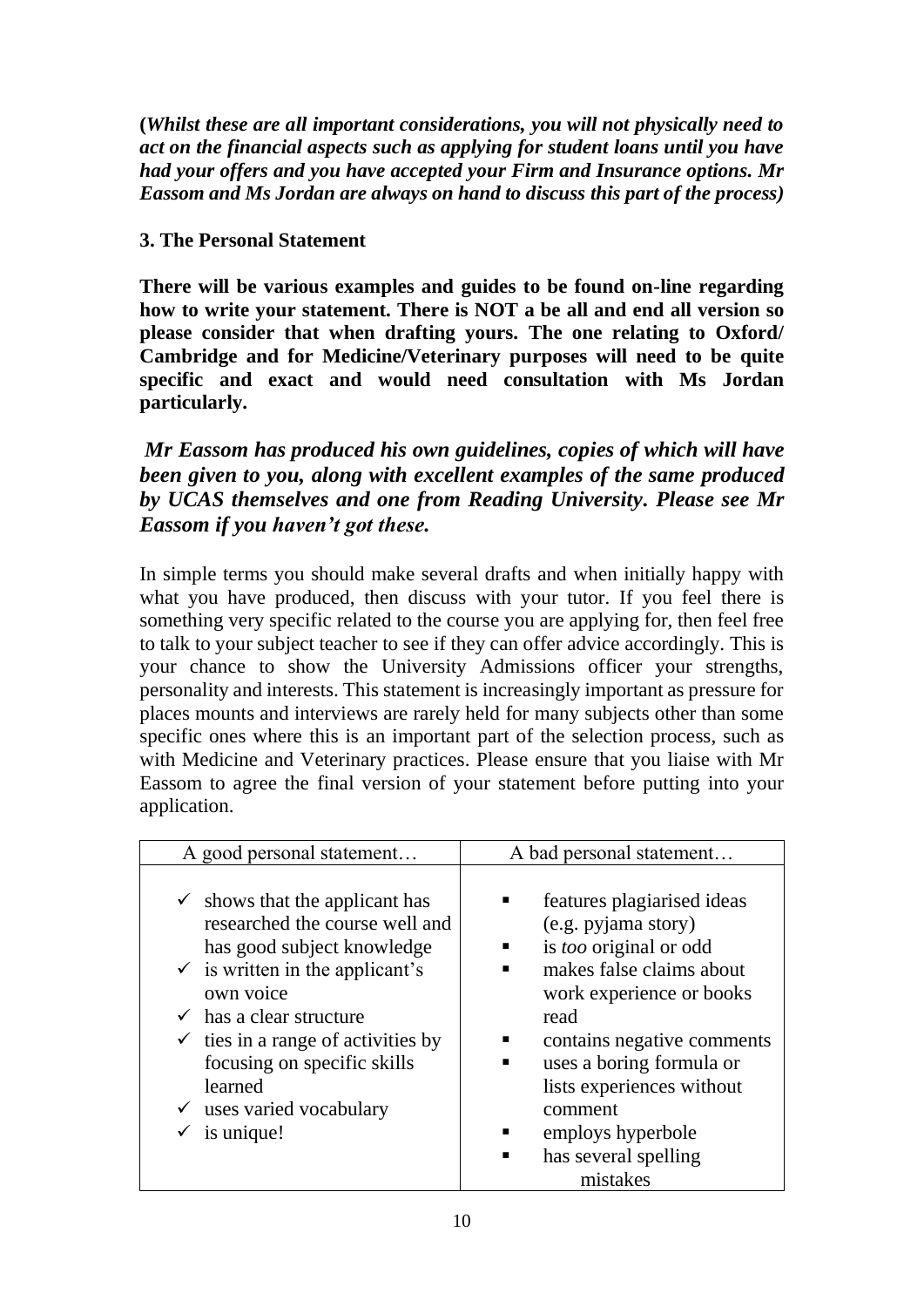#### **Content**

**The focus of your statement must be the course you are applying for and the studies and experiences which make you a strong candidate.**

**Extra-curricular activities can be discussed if relevant but remember that an admissions tutor in a History Department for example, is much more interested what you think about History, than in your captaincy of the netball team or part-time employment. These experiences are useful and the skills you have acquired from them should be discussed, but to a lesser extent.**

#### **The basic framework of your Personal Statement:**

Reasons for choice of course School studies and skills acquired through A Levels Relevant work experience Additional interests & experience outside school Concluding statement

#### **Reasons for choice of course**

Enjoy the subject – why? Enjoy aspects of the subject – which? Look forward to studying in greater depth – state specific interests Work experience confirmed interest – how? Possesses required skills for the course – which? Post degree aim? (where useful)

#### **Relevant Work experience**

Please note that this section is very important in applications for vocational courses such as Medicine, Veterinary Science, Dentistry and Primary Education. If you are applying for a straight subject course, discussion of your study experiences is more important.

When you write about your work experience, consider the skills you have acquired e.g.

- $\triangleright$  communication
- $\triangleright$  working independently
- ➢ team-work
- $\triangleright$  working to deadlines/time management
- $\triangleright$  problem solving
- ➢ initiative
- ➢ leadership
- $\triangleright$  analysis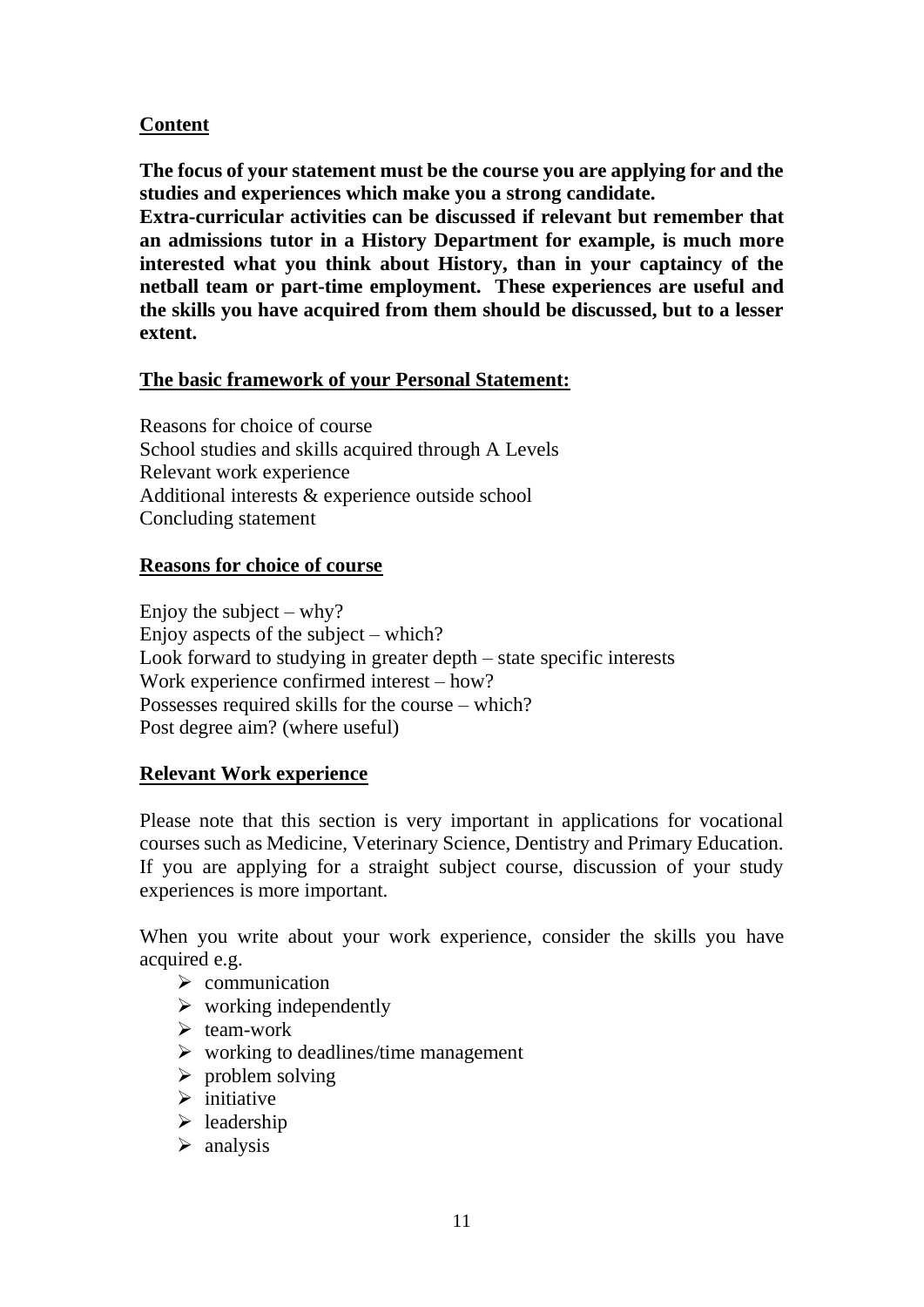#### **School Studies**

Your A Level studies form the basis of your application. Whatever your subjects, admissions tutors will want to know what you have got out of them and what skills they are helping you to develop which you can employ on your university course. Discuss any topics you have enjoyed and wider reading you have done. Consider the skills you are developing such as: analysis, research and investigation, evaluation, essay-writing, presentation, teamwork.

#### **Additional interest and activities in and outside school**

Avoid listing activities; try to make them relevant to your application. Tutors are looking for things that make applicants stand out and possible things to discuss at interview. Below is simply an example and interests can cover a multitude of things!

| <b>Interest</b> | <b>Outline</b>             | <b>Relevance</b>         |
|-----------------|----------------------------|--------------------------|
| Reading novels  | E.g. Science               | Enjoy a wide range of    |
|                 | fiction/historical/classic | literature               |
|                 |                            |                          |
| Travel          | Unusual / educational      | Curious & eager learner  |
|                 | visits                     | Mature and ready to      |
|                 |                            | live away from home      |
| Part time work  | Paid or voluntary          | Skill base, particularly |
|                 |                            | if connected to course   |
| Cooking         |                            |                          |
| Concerts        |                            |                          |
| Films           |                            |                          |

Again, consider what skills have been developed through school activities such as

- ➢ Sport
- ➢ Drama
- ➢ Musical instrument lessons/orchestra etc
- ➢ Prefect duties
- ➢ Voluntary/charity work
- $\triangleright$  School trips
- $\triangleright$  Clubs & societies
- $\triangleright$  Organising events
- $\triangleright$  Helping staff
- $\triangleright$  Public speaking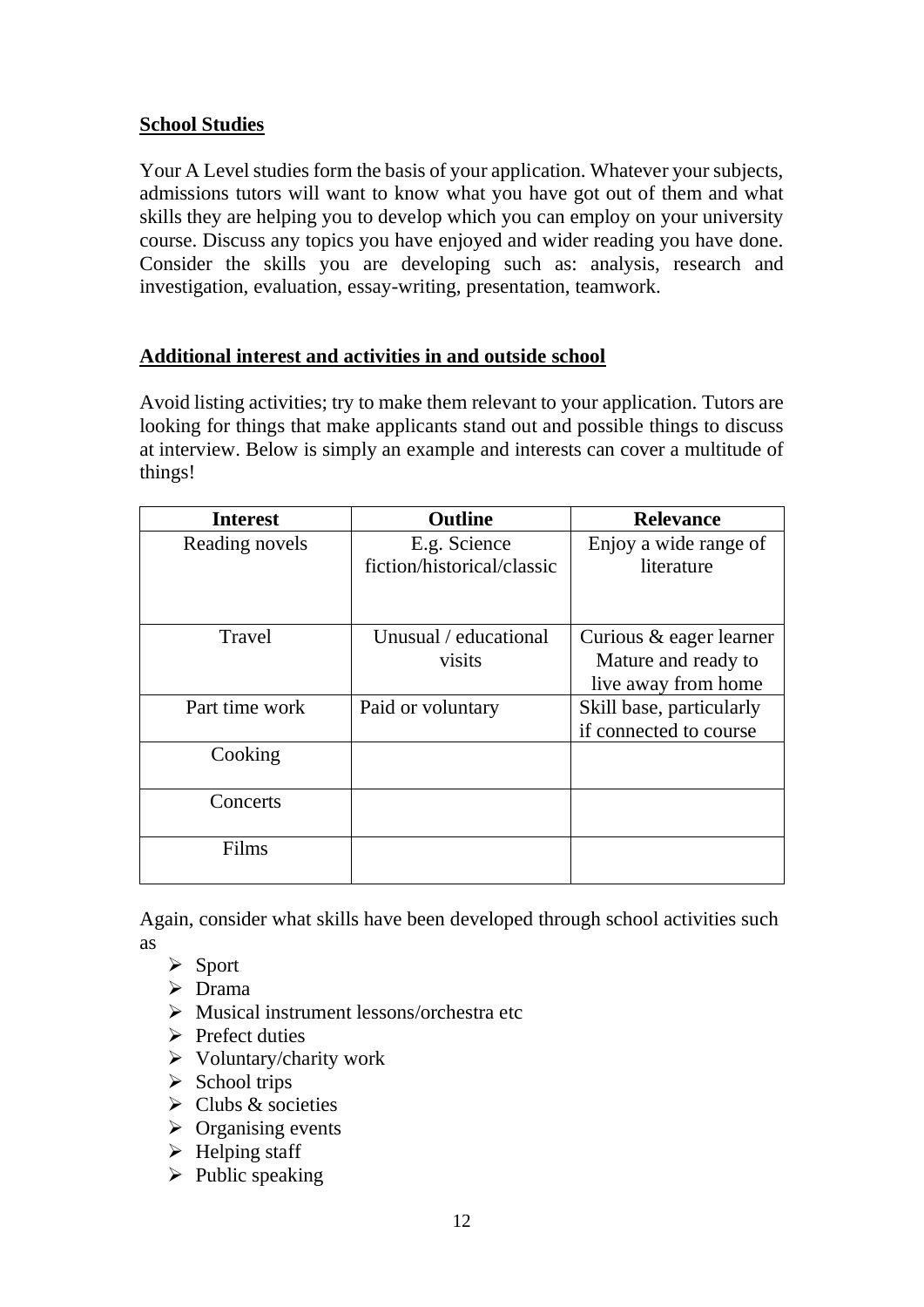#### **Some Hints on Supporting The Statement**

**For the rest of Year 12 up until your application is processed you should build up as much activity/evidence as possible to display things that support your application on top of the obvious one of Work Experience, which could now easily be Virtual as well. Some examples are:**

- Summer School attendance
- University Taster sessions
- Discussions with Academics or people in the subject field
- Visiting relevant institutions such as museums, businesses, headquarters etc
- Virtual Work Experiences
- Doing on-line courses
- Reading books outside the curriculum but relevant to what you want to do
- Attending seminars
- Do your own research
- EPQ being done related to your subject
- Projects completed
- NCS, DofE or similar schemes
- **BE BOLD AND PRO-ACTIVE**
- **There are no limits to what you can do that supports your application – Ms Jordan and Mr Eassom are always available for advice.**

#### **Concluding Statement**

Something not covered by the above which relates to the degree course Summarise how anything already mentioned might indicate that you are suitable for university.

#### **Word of Advice**

Don't ever proclaim to be **"the one", "the ideal candidate" or "have all the necessary skills"** as it may well put the reader off! In the same was as with a job application where it is the employer who would tell you if you were the one!

#### **Example & Analysis of a Personal Statement**

#### **(THIS IS NOT A 'PERFECT' EXAMPLE. IT HAS STRENGTHS AND WEAKNESSES WHICH ARE ANALYSED OVERLEAF)**

GUILTY!!! I confess!!! I want to study law!!!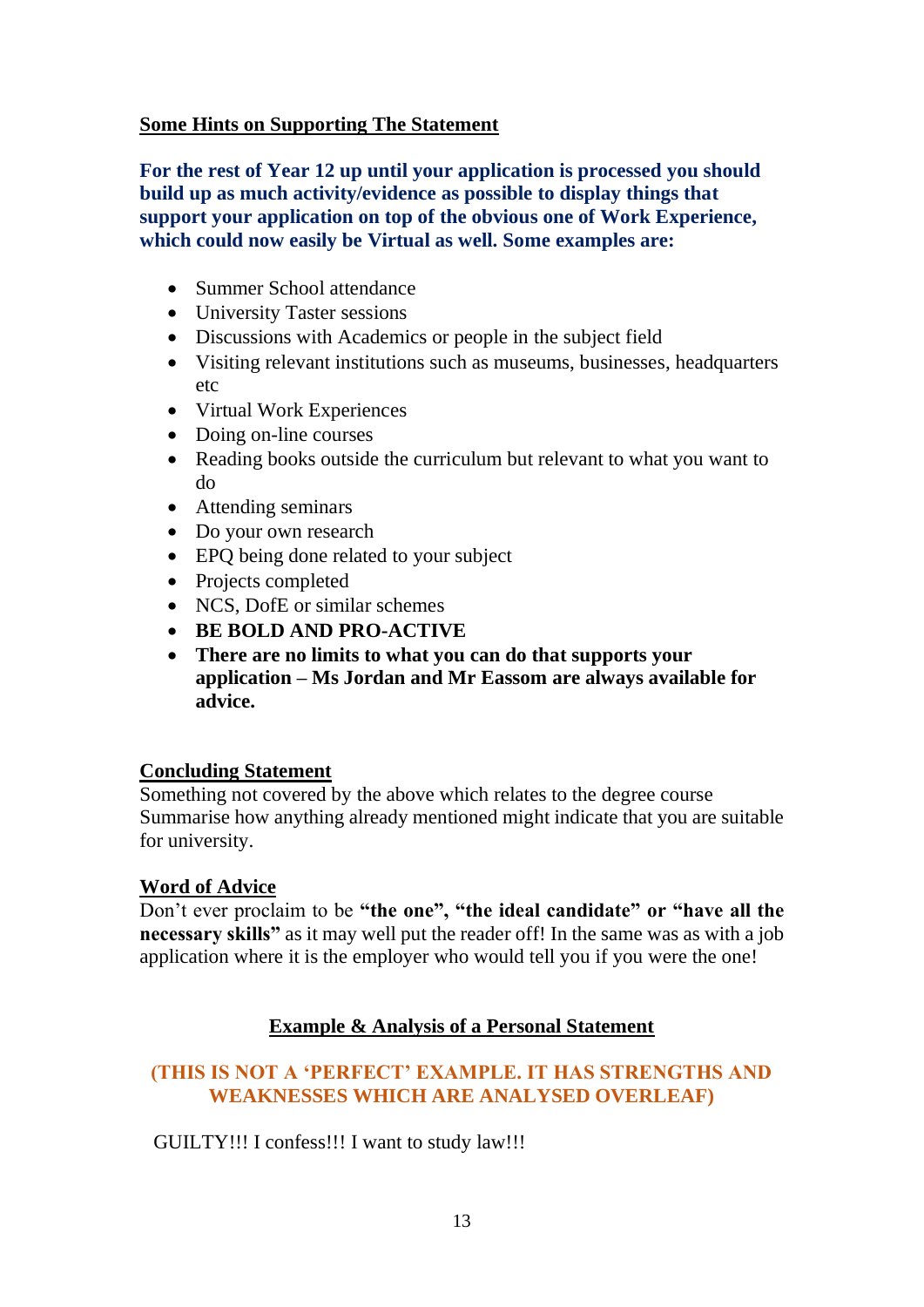From an early age I was attracted to law as it is such an important aspect of Society and more recently the evolution of laws has interested me. I have taken part in exchanges, travelled internationally and this together with a Belgian mother has given me a cosmopolitan outlook and fuelled my interest in European law. Following my GCSEs in which I gained the Latin prize I chose a mixed combination of A levels. By studying mathematics and Chemistry I have acquired the scientist's respect for logic, reason and critical analysis and from the study of German I have developed a greater sense of linguistic awareness and enhanced my oral expression and writing skills.

Spending two weeks at one of the region's largest firms of solicitors gave me an insight into property, litigation and company law. This was followed by a week's mini-pupillage at a barrister's chambers. During this week I attended the courts which dealt with small criminal matters. Having spent three weeks at Reuters before this, the work experience I gained confirmed that I wished to study Law at degree level. Reuters showed me the importance of the law in international business and I eventually hope to pursue a career in company law.

At school, I am involved in Model United Nations and I have helped organise, re-establish and promote the school's debating society. I have debated in front of 4000 delegates at a conference in The Hague and this improved my debating and language skills and strengthened my knowledge of current affairs as well as developing my selfconfidence. In addition to my interest in debating I am computer literate and I enjoy journalism, albeit on a small scale, as I write for the Sixth form magazine.

Swimming is my main sport for which I received the Bronze medallion in life saving. I also play netball for the school and have joined in hockey and tennis where I class myself as a willing and enthusiastic player.

In my final year at School I have been appointed a prefect and selected as a member of the Christmas Ball Committee and the Year Book Committee.

| <b>Strengths</b>                                                                                                                                                                             | <b>Weaknesses</b>                                                                                                                                                                                                                                                      |
|----------------------------------------------------------------------------------------------------------------------------------------------------------------------------------------------|------------------------------------------------------------------------------------------------------------------------------------------------------------------------------------------------------------------------------------------------------------------------|
| Good, short summary of<br>reasons for studying law<br>Good indication about why<br>this unusual combination of A<br>levels was studied and this is<br>used to demonstrate relevant<br>skills | Gimmicky opening line $- a$<br>$\bullet$<br>serious candidate?<br>Some mistakes in grammar<br>$\bullet$<br>and punctuation $-$ capital<br>letters. Watch out for<br>repetition of the same word.<br>Mentions some extra-<br>$\bullet$<br>curricular activities without |

#### **Analysis**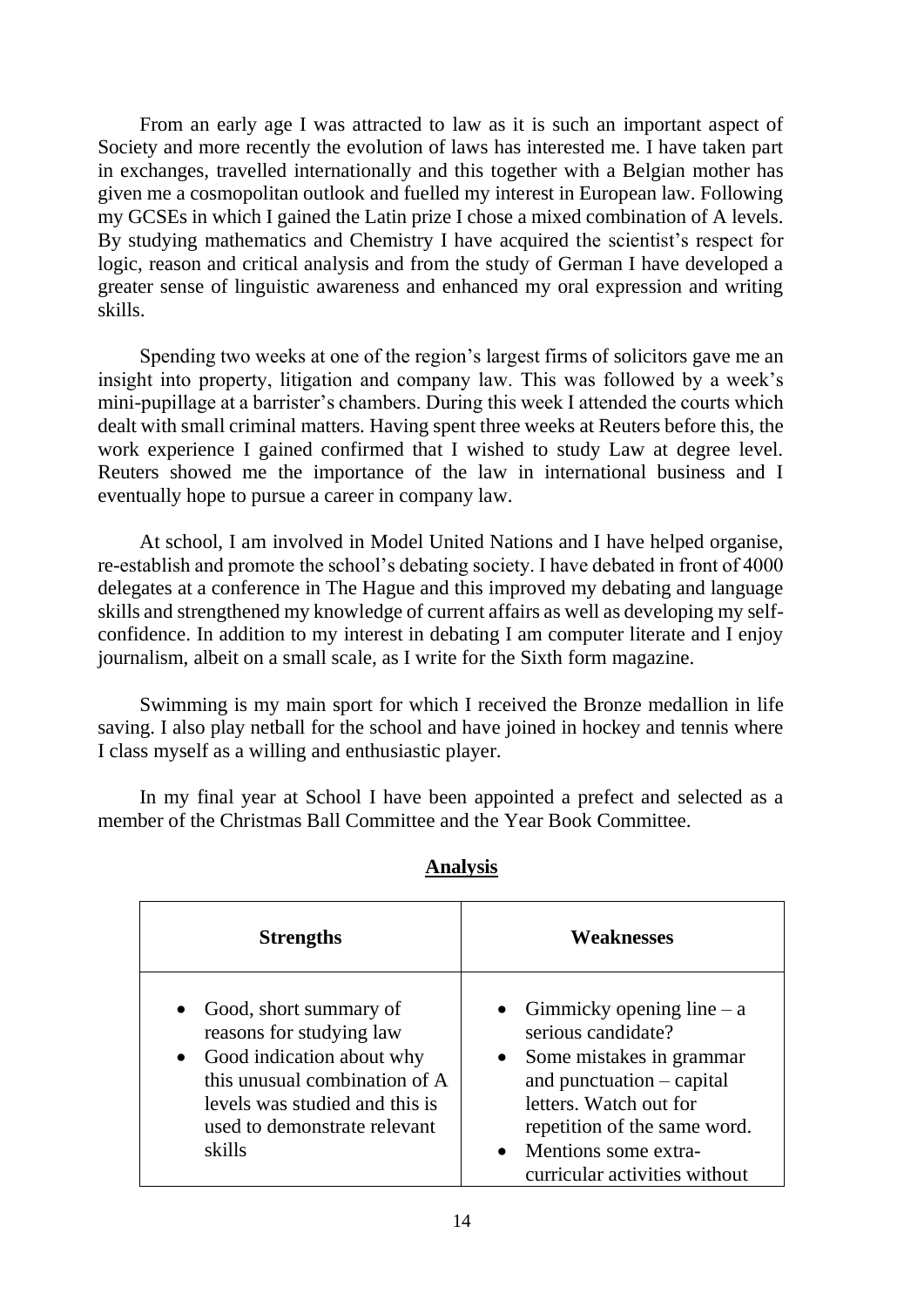#### **Remember the following:**

The personal statement should be **47 lines (4,000 characters including spaces).** Draft it carefully and ensure that it is well-written and technically accurate. Ensure you recruit help especially from your Form Tutor and then **finally with Mr Eassom**. This is your way of standing out from the crowd so make sure it is excellent. The statement must be typed as a Word document and can then be pasted into your on-line UCAS application.

#### **Because you are competing with numerous other students remember: IN SIMPLE TERMS THE STATEMENT NEEDS TO BE SAYING TO THE READER "PICK ME AND NOT THEM"!**

#### **Seeking help with your Personal Statement.**

Your Form Tutor and Mr Eassom will help you with your Personal Statement but, if he or she does not have a background in the subject area you are applying for, it is also advisable to have **ONE** other subject teacher look at it. Please note that it is not helpful to hand out several copies of your statement to different people and have them all giving you advice at once. Everyone will have their own opinion of the tone and style and it must be **YOUR** voice. **Personal Statements should not be handed to teachers like essays to be marked. You may ask a subject teacher to read and discuss it with you, but not to take it away and redraft it**.

#### *Mr Eassom is on hand at all stages of this process and he should agree the final version before it is cut and pasted into your application.*

#### **4. Completing and Submitting your UCAS Form**

In the Spring and Summer Term PSHE Programme, time will be set aside to focus on preparing for your future. As part of this, you will receive a tutorial on the different parts of the UCAS form and the information you need to complete it.

The deadline for your final completion of the form is Friday 15<sup>th</sup> October 2021 **(17th September for early applicants).** When you have completed all sections and are happy with your choices and Personal Statement, you need to:

 $\triangleright$  Print out your form in full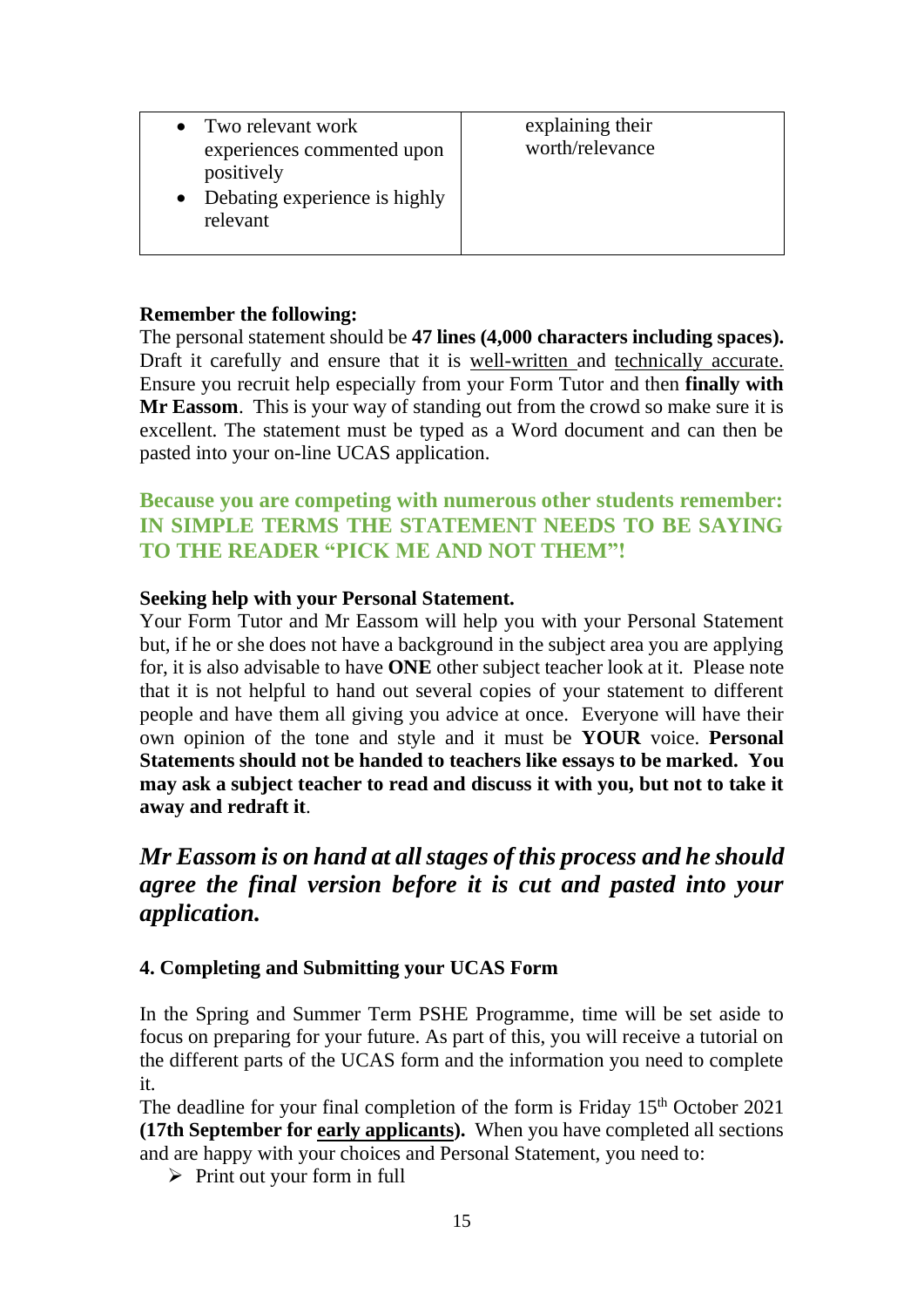- $\triangleright$  Write the particular entry requirements next to each of your five choices on the form (use the requirements specified in the Entry Profile)
- ➢ Hand your form to Mr Eassom or Ms Jordan for discussion and approval.
- ➢ If they approve the application, you can now log on and click on 'pay and send' to pay UCAS directly online.
- ➢ At this stage, your application is sent to the school's administration for more checks and completion of your references and predicted grades. **Before we send it on to UCAS, it is possible for us to send it back to you if you have made a mistake, just see Ms Jordan or Mr Eassom.**

#### **5. Your Reference and Predicted Grades**

When you have completed your sections of the form and clicked to 'send', you should allow about a week for the reference and final checks to be completed. This may vary, depending on the number of students submitting in a particular week**.** Mr Eassom will collect comments from each of your subject teachers and collate them into a form suitable for inclusion in your application. You are free to ask to see your grades before submission of the application.

#### **DO NOT LEAVE YOUR APPLICATION FOR MS JORDAN TO CHECK UNTIL THE LAST DAY OF SUBMISSION AS THIS MAY NOT GIVE HER TIME TO PROCESS ESPECIALLY IF THERE ARE ITEMS YOU NEED TO ADDRESS**.

Your predicted grades on your UCAS application are based on the potential you have shown in each subject and your performance throughout the course so far, along with any growth that is expected before the end of Year 13. Simply, it is a level that the teacher is comfortable that you could reach.

When choosing your final five university courses therefore, you should use your Expected Grades (from your school report) as a guide for typical offers. When your UCAS form is sent off in Year 13, you have only your GCSE and any results from external examinations you may have sat to support your application. **You are advised not to choose courses for which typical offers are beyond your predicted grades, as it is unlikely that you will receive an offer.**

**You are advised not to choose courses for which typical offers are more than a grade above your Expected Grades in more than one subject. By doing so you are leaving room for the University to NOT make you an offer as they have plenty of applicants who meet the grades. However, it is not uncommon for an offer to be made, BUT it will only accept you if you get that higher grade. Considering the difficulty of Year 13 work, accepting a place which requires such a significant improvement is a high risk.**

Your subject teachers will confirm your predicted grades in the Autumn term of Year 13. Predicted grades should not be negotiated with subject teachers and will be based on the criteria detailed above – your performance in Year 12 and potential in Year 13.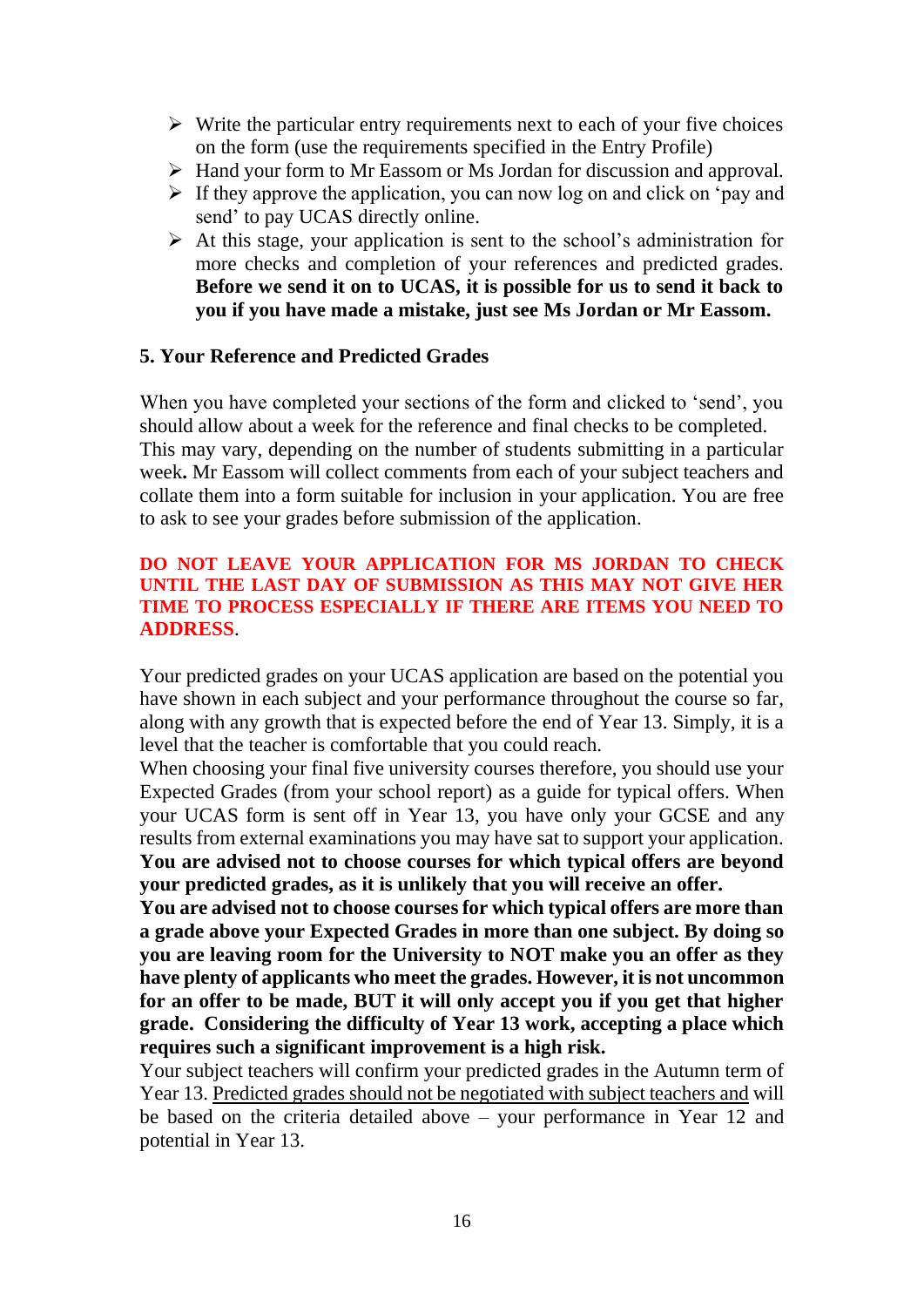#### **Once your form has been submitted to UCAS by the school, it cannot be returned for any amendment.**

#### **6. Admissions Tests**

The table below shows some of the most commonly required admissions tests.

| <b>Test</b>  | <b>Courses</b>                       | Institution(s)                |
|--------------|--------------------------------------|-------------------------------|
| <b>UKCAT</b> | Medicine, Dentistry                  | 27 institutions (see website) |
| <b>BMAT</b>  | Medicine                             | Cambridge, Oxford, UCL,       |
|              |                                      | Imperial & Royal Veterinary   |
|              |                                      | College                       |
| <b>LNAT</b>  | Law                                  | Birmingham, Bristol, Durham,  |
|              |                                      | Glasgow, Kings, Nottingham,   |
|              |                                      | <b>UCL</b>                    |
| <b>HAT</b>   | <b>History</b>                       | Oxford, Cambridge             |
| <b>STEP</b>  | <b>Maths</b>                         | Cambridge, Warwick            |
| <b>ELAT</b>  | English                              | Oxford, Cambridge             |
| <b>TSA</b>   | Computer Science, Natural Sciences,  | Cambridge, Oxford, UCL        |
|              | Engineering, Economics, PPE,         |                               |
|              | European Social & Political Studies, |                               |
|              | Land Economy                         |                               |

If you are applying for any of the courses and institutions above, **you will need to know:** 

- the deadline dates for registration and completion of the tests
- the venue and procedure at school or at a central test centre? Written or typed? Time limit? (Blessed Hugh Faringdon can accommodate some of the tests but not all).
- the cost and availability of bursaries if required
- the availability of practice papers (often online)

There are several companies offering training, preparation and practice of admissions tests, often at a considerable cost. Remember that the tests are designed by experts to test aptitude, not knowledge. You can't 'revise' for them, and universities' data shows that there is little correlation between candidates who receive coaching and those who don't.

It is important, however, to familiarise yourself with the format and timing of the papers by practising past questions. You should be able to find samples online.

#### **7. Interviews**

If you are applying to Oxford or Cambridge, you will probably be invited for interview early, in December. Interviews are likely to be requested for Medicine,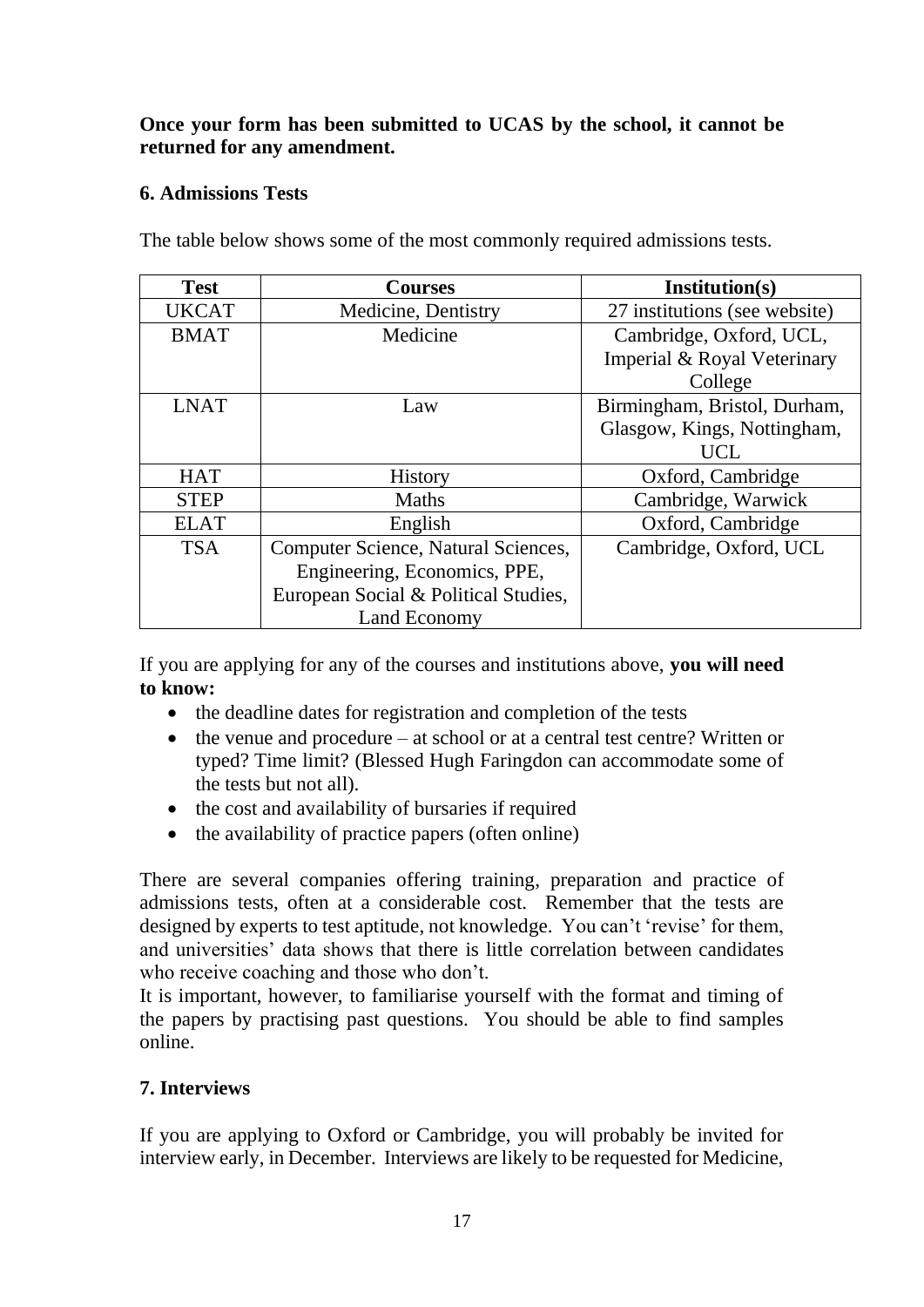Law, Dentistry, Veterinary Sciences and other vocational courses. **When you are given a date, see Miss Jordan to arrange a mock interview in school.** Sometimes these come with an invitation to visit which is not an interview. If the offer is from one of your preferred institutions and you feel it is quite a high offer for you, it may well be worth visiting and getting to know the tutors. This could go in your favour on Results Day if you don't quite get the grades. However, offers with invitations to visit are increasingly popular as universities are also trying to get as many 'firm' acceptances (more on this later) as possible. If you feel like the offer is easily achievable, have already visited the institution or have even changed your mind about going there, do not feel obliged to go and visit. The offer is not retractable once it has been sent to you and you should always think carefully about taking time off valuable lessons during Year 13. See Miss Jordan if you are unsure.

#### **Offers – what do they mean?**

#### **Conditional offer – things to think about**

- You will need to achieve certain grades or [Tariff points](https://www.ucas.com/undergraduate/what-and-where-study/entry-requirements/ucas-tariff-points) in your qualifications is the offer realistic for you?
- Work hard to get the best grades you can in your school or college qualifications.
- If you don't meet your conditions, don't panic check the **Track** system in UCAS to see if your uni or college has been able to confirm your place.
- You may also be able to find a place through **[Clearing](https://www.ucas.com/undergraduate/results-confirmation-and-clearing/what-clearing) or [Adjustment.](https://www.ucas.com/providers/undergraduate/undergraduate-application-process/adjustment) More on Page 20/21**

#### **Unconditional offer – things to think about**

- An unconditional offer might take the pressure off, but your school or college qualifications are still important. Finishing your studies, doing the work, and taking your exams are all really important to prepare you for uni or college – you're going to have to work when you get there too!
- A lot of employers take A levels and other qualifications into consideration when reviewing job applications.
- If you make an unconditional offer your firm choice, or a conditional offer that is made unconditional, you've committed to studying at that uni or college.
- You might be entitled to a scholarship or other reward if you do really well in your exams.
- You don't get an insurance choice.
- You might not be able to enter **[Clearing](https://www.ucas.com/undergraduate/results-confirmation-and-clearing/what-clearing)** or **[Adjustment.](https://www.ucas.com/providers/undergraduate/undergraduate-application-process/adjustment)**
- Even though you've already met the academic requirements, you might also need to do some other tasks, such as undertake a Disclosure and Barring Service (DBS) or Protecting Vulnerable Groups (PVG) check, provide proof of your qualifications, or meet some financial or medical requirements.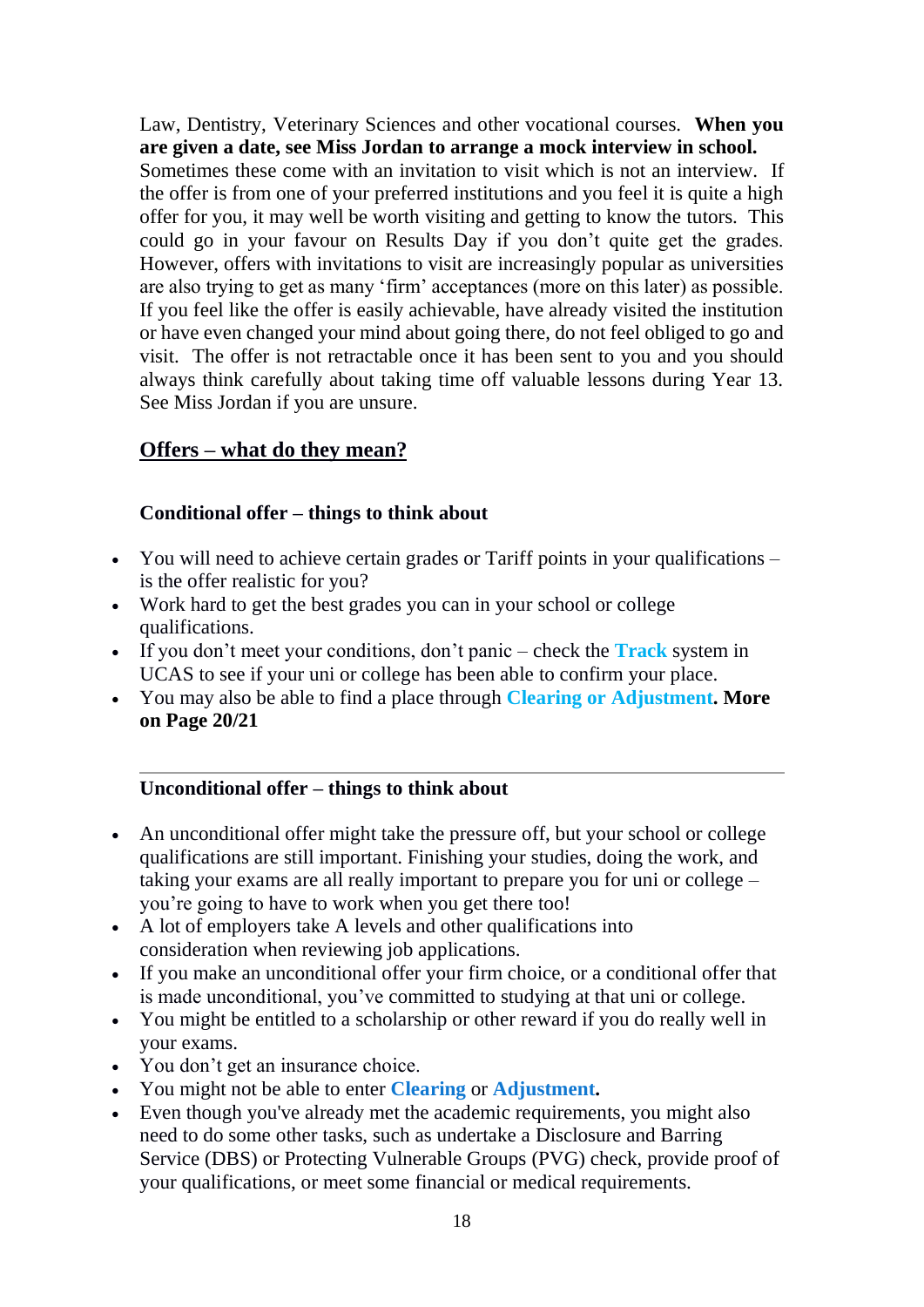#### **8. UCAS Extra**

If you have applied through UCAS and are not holding any offers, you may be able to apply through Extra for another course. Extra allows you to apply for courses with vacancies between the end of February and the end of June. In Extra, you apply for one course at a time using the [Track](http://www.ucas.com/students/track/) service on the UCAS website.

To use Extra you need to have:

- $\triangleright$  already made five choices;
- $\triangleright$  received decisions from all these choices; and
- ➢ either had no offers or declined all the offers you have received.
- ➢ You are not limited to how many extra choices but can only do one at a time – apply and if rejected again then find another.

#### **If you decline your offers and add an Extra choice, you will not be able to accept any of your original choices later.**

#### **9. Making your choices**

At the end of March/ start of April, you will be asked to select a **FIRM** offer and an **INSURANCE** offer. You can of course do this earlier if you have had all your relevant offers and are happy to proceed.

**FIRM** choice – your favourite course from the offers you have received. **INSURANCE** – a course you would be happy to study, ideally, though not necessarily, with a lower, more easily achievable offer.

This seems simple but a number of difficult situations could arise…

#### **Frequently Asked Questions**

#### *What if my firm choice has a lower offer than my insurance?*

Your firm choice should always be your first choice, as that is where you will be automatically placed if you achieve the grades of the offer.

If you just miss the grades and your 'firm' institution does not accept you, it is unlikely that another institution who gave you a *higher* offer will accept you now unless they were hugely undersubscribed and now need to fill places (unlikely but not impossible).

#### *My first and second choices have made me the same offer. Is it worth putting one as an insurance?*

Yes. If you miss the grades for your firm choice, your insurance could still accept you if you have only missed by a few marks and they need to fill places.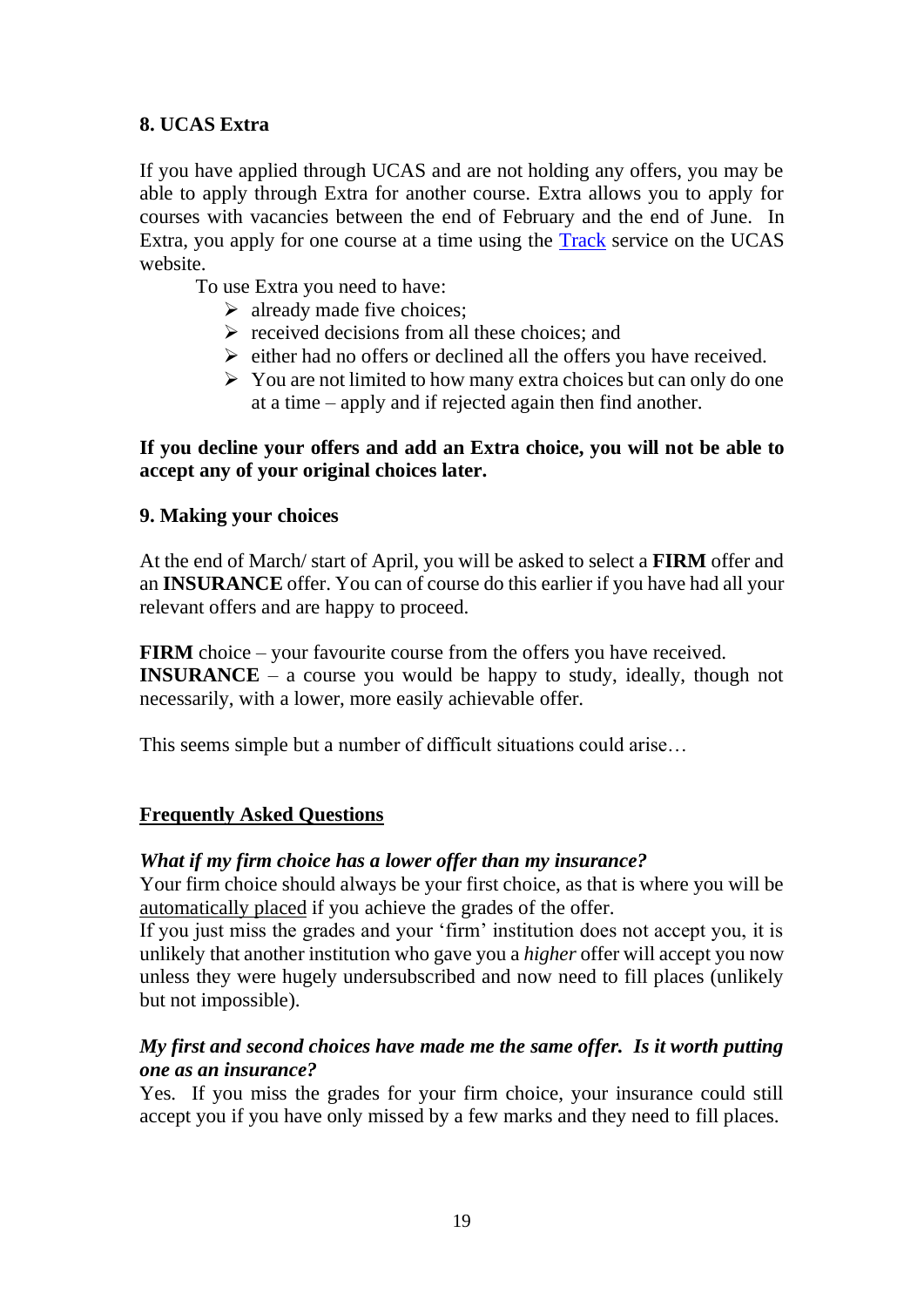#### *My favourite places have both given me very high offers. I have one low offer for a place I don't really want to go to, should I keep that as an insurance?*

No. When you officially name an insurance place, if you miss the grades for your firm place and the institution does not accept you, you will be automatically placed on your insurance course. DO NOT CHOOSE A COURSE YOU DO NOT WANT TO DO!

#### *I only have one offer, does this matter?*

No. Often, if you are applying for a competitive course like Medicine or English, you should only expect one offer. This highlights the importance of ONLY CHOOSING COURSES AND UNIVERSITIES YOU DEFINITELY LIKE.

#### *I don't have any offers. What should I do?*

Don't panic, you still have options. Read the above section on UCAS Extra.

#### *I've changed my mind since last November and I want to do a different course I haven't applied for. What should I do?*

Decline all your offers and use UCAS Extra to apply for your new chosen course.

#### *I have five reasonable offers but there's only one course I definitely want to do. Do I have to select an insurance?*

You clearly did not read most of this booklet during the application process but no, you do not 'need' an insurance. ONLY SELECT THE COURSE(S) YOU WOULD DEFINITELY WANT TO DO.

#### *It's Results Day, I've got in to my first choice but I would now prefer to go to my second choice. What should I do?*

Once you have selected a course as your firm choice, you are committing yourself to studying there if you meet the grades offered. It is difficult to get out of this commitment, but not impossible. See Ms Jordan on Results Day.

#### **10. Results Day**

From 8am on Results Day, you should be able to log on to your UCAS tracker to see the final results of your application. You could have been accepted already or the university's decision could be pending. If this is the case, you need to come into school prepared to get on the phone (have names of admissions/course tutors and their phone numbers ready). Often, if you have missed your grades, you can still be accepted, it all depends on how many applications the course received that year. It helps to be in school when you are making these phone calls as you have more information about your results and can argue more convincingly. (School staff will be around to help but a teacher calling on a student's behalf to explain why they really want to go to university is much less convincing than a personal call from a potential student!)